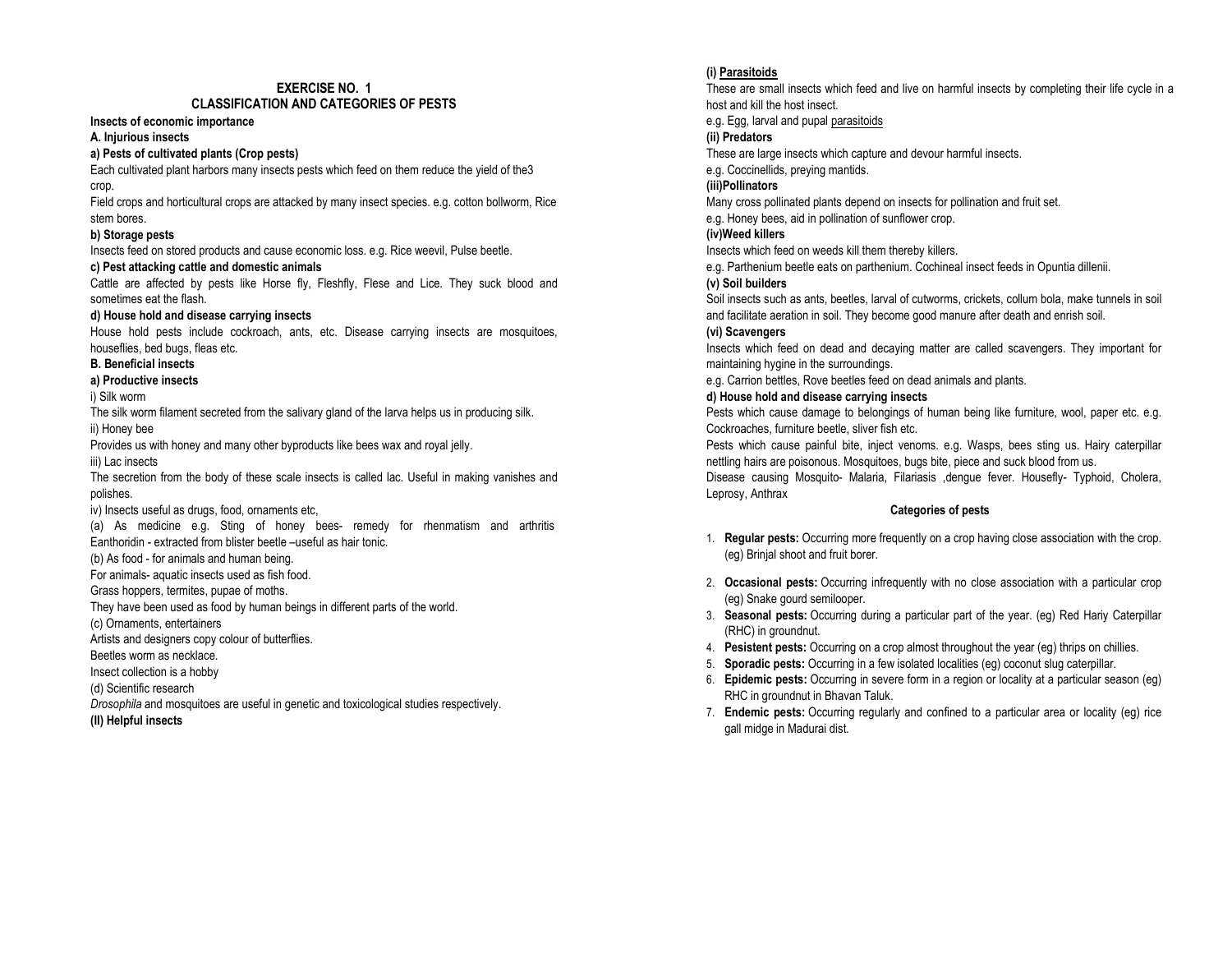## Pesticide Application Methods

 The desired effect of pesticide can be obtained only if it is applied by an appropriate method in appropriate time. The method of application depends on nature of pesticide, formulation, pests to be managed, site of application, availability of water etc.

#### 1. Dusting

Dusting in carried out in the morning hours and during very light air stream. It can be done manually or by using dusters. Some times dust can be applied in soil for the control of soil insects. During is cheaper and suited for dry land crop pest control.

#### 2. Spraying

Spraying is normally carried out by mixing EC (or) WP formulations in water. There are three types of spraying.

#### 3. Granular application

Highly toxic pesticides are handled safely in the form of granules. Granules can be applied directly on the soil or in the plant parts.

## The methods of application are

a) Broadcasting: Granules are mixed with equal quantity of sand and broadcasted directly on the soil or in thin film of standing water. (eg) Carbofuran 3%G applied @ 1.45kg/8 cent rice nursery in a thin film of water and impound water for 3 days.

b) In furrow application: Granules are applied at the time of sowing in furrows applied @ 3 g per meter row for the control of sorghum shootfly.

c) Side dressing: After the establishment of the plants, the granules are applied a little away from the plant (10-15 cm) in a furrow.

d)Spot application: Granules are applied @ 5 cm away and 5 cm deep on the sides of plant. This reduces the quantity of insecticide required.

e)Ring application: Granules are applied in a ring form around the trees.

f) Root zone application: Granules are encapsulated and placed in the root zone of the plant. (eg) by mixing it with equal quantity of sand in the central whorl of crops like sorghum, maize, sugarcane to control internal borers.

g) Pralinage: The surface of banana sucker intended for planting is trimmed. The sucker is dipped in wet clay slurry and carbofuran 3G is sprinkled (20-40 g/sucker) to control burrowing nematode.

#### 4. Seed pelleting/seed dressing

 The insecticide mixed with seed before sowing (eg.) sorghum seeds are treated with chlorpyriphos 4ml/kg in 20 ml of water and shade dried to control shootfly. The carbofuran 50 SP and imdacloprid is directly used as dry seed dressing insecticide against cotton sucking pests.

## 5. Seedling root dip

 It is followed to control early stage pests (eg) in rice to control sucking pests and stem borer in early transplanted crop, a shallow pit lined with polythene sheet is prepared in the field. To this 0.5 kg urea in 2.5 litre of water and 100 ml chlorpyriphos in 2.5 litre of water prepared separately are poured. The solution is made upto 50 1 with water and the roots of seedlings in boundless are dipped for 20 min before transplanting.

#### 6. Sett treatment

 Treat the sugarcane setts in 0.05% malathion for 15 minutes to protect them from scales. Treat the sugarcane setts in 0.05% Imidacloprid 70 WS @ 175 g/ha or 7 g/l dipped for 15 minutes to protect them from termites.

#### 7. Trunk/stem injection

 This method is used for the control of coconut pests like black headed caterpillar, mite etc. Drill a downward slanting hole of 1.25 cm diameter to a depth of 5 cm at a light of about 1.5m above ground level and inject 5 ml of monocrotophos 36 WSC into the stem and plug the hole with cement (or) clay mixed with a fungicide. Pseudo stem injection of banana, an injecting gun or hypodermic syringe is used for the control of banana aphid, vector of bunchy top disease. 8. Padding

Stem borers of mango, silk cotton and cashew can be controlled by this method. Bark of infested tree (5x5 cm) is removed on three sides leaving bottom as a flap. Small quantity of absorbent cotton is placed in the exposed area and 5-10 ml of Monocrotophos 36 WSP is added using an ink filler. Close the flap and cover with clay mixed with fungicide.

#### 9. Swabbing

 Coffee white borer is controlled by swabbing the trunk and branches with lindane 1 per cent suspension.

## 10. Root feeding

Trunk injection in coconut results in wounding of trees and root feeding is an alternate and safe chemical method to control black headed caterpillar, eriophyid mite, red palm weevil. Monocrotophos 10 ml and equal quantity of water are taken in a polythene bag and cut the end (slant cut at 45) of a growing root tip (dull white root) is placed inside the insecticide solution and the bag is tied with root. The insecticide absorbed by root, enter the plant system and control the insect.

#### 11. Soil drenching

Chemical is diluted with water and the solution is used to drench the soil to control certain subterranean pests. (eg) Chlorpyriphos / dimethoate used against cutworms, soilmealy bug.

## 12. Capsul placement

 The systemic poison could be applied in capsules to get toxic effect for a long period. (eg) In banana to control bunchy top vector (aphid) the insecticide is filled in gelatin capsules and placed in the crown region.

#### 13. Baiting

The toxicant is mixed with a bait material so as to attract the insects towards the toxicant. A) Spodoptera. A bait prepared with 0.5 kg molasses (jiggery), 0.5 kg carbaryl 50WP and 5 kg of rice bran with required water (3 litres) is made into small pellets and dropped in the field in the evening hours. B) Rats: Zinc phosphide is mixed of 1:49 ratio with food like popped rice or maize or cholam or coconut pieces (or) warfarin can be mixed at 1:19 ratio with food. Ready to use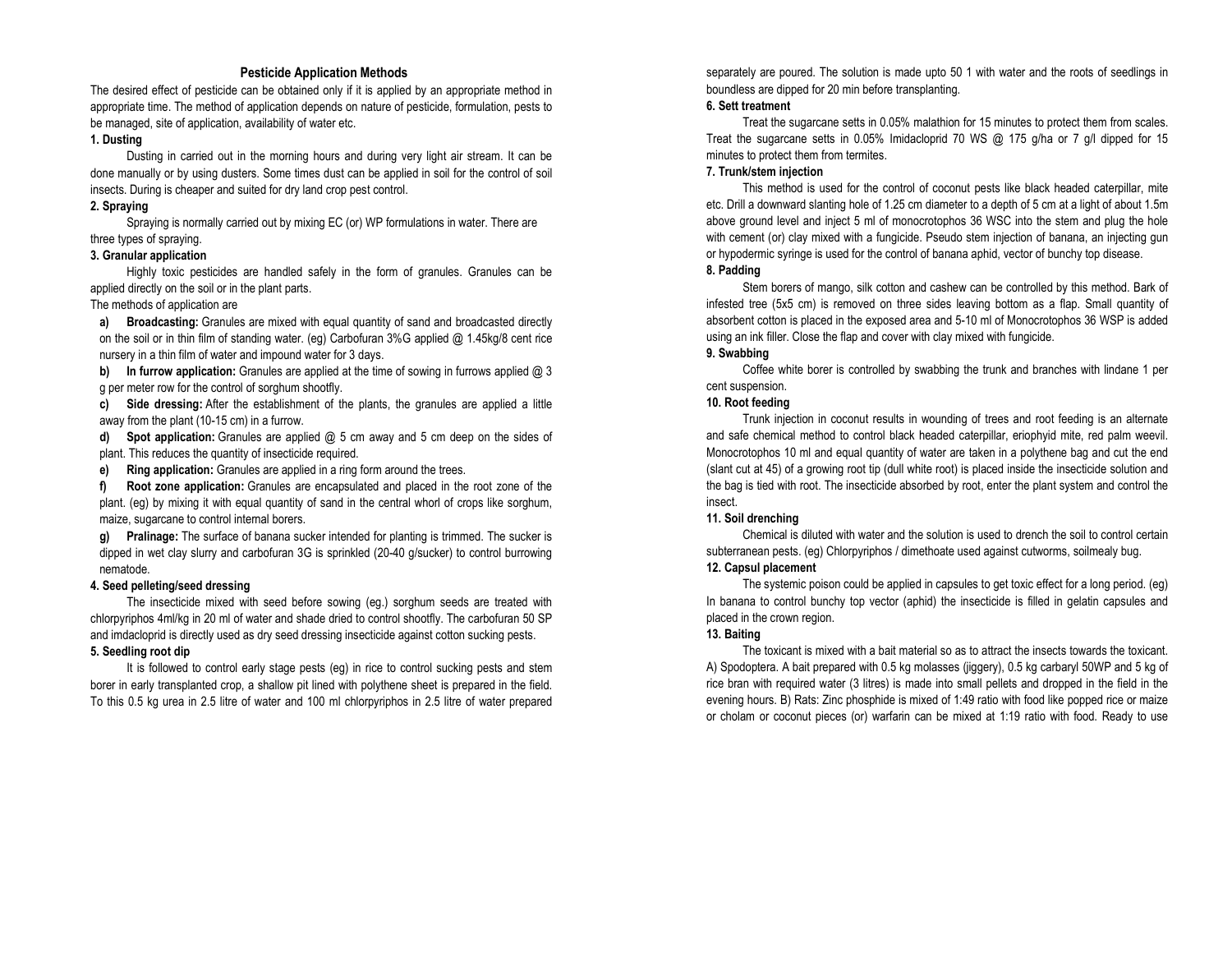cake formulation (Bromodiolone) is also available. C) Coconut rhinoceros beetle: Castar rotten cake 5 kg is mixed with insecticide.

#### 14. Fumigation

 Fumigants are available in solid and liquid forms. They can be applied in the following way. Soil: To control the nematode in soil, the liquid fumigants are injected by using injecting gun. Storage: Liquid fumigants like Ethylene dibromide (EDB), Methyl bromide (MB), carbon tetrachloride etc. and solid fumigant like Aluminium phosphide are recommended in godowns to control stored product pest. Trunk: Aluminium phosphide  $\frac{1}{2}$  to 1 tablet is inserted into the affected portion of coconut tree and plugged with cement or mud for the control of red palm weevil.

## EXERCISE NO. 2 STUDIES ON PESTS OF CITRUS

1. Lemon butterfly : Papilio demoleus Linn., Papilio polytes, Papilio helenus ( Papilionidae : Lepidoptera )

Economic Importance: It causes severe damage to citrus particularly in nurseries. Marks of Identification: Butterfly has yellow and black markings on wings Larva : Green colour and measures 38 mm, five larval instars. Early instar larva is dark with white patches resembling the "dropping of birds" when grown up it turns deep green in clolour. The larval stage lasts for 11-14 days. When disturbed they protrude two fleshy horns from the neck (Osmeterium). P.demoleus is a big beautiful butterfly with yellow and black markings on all the four wings, having wing expanse of about 50-60 mm. Its hind wings have a brick red oval patch near the anal margin and there is no tail like extension behind though common in Papilionidae. P. polytes males are black and females vary in form. P. helenus has black wings with three white distal spots.

Host plant: All citurs species and other plants like bael, ber, curry leaves, bawachi etc.

## Life History:

Eggs: Greenish yellow colour 70 - 180, singly on tender leaves, I.P.: 3-7 days. Larva: L.P. 2 weeks

Pupa : Pupation on plant, remain attached by silken threads P.P. : 10-15 days, may extend upto 2-3 months in winter It pupates in a necked chrysalis attached to the plants by two fine strands of silk in the form of girdlers.

#### No. of Generations : 4 year.

Nature of Damage: Caterpillars feed on tender leaves right upto the midrib and defoliate the plants in case of severe infestation.

Natural Enemies: The egg parasitoids associated with this pest are Trichogramma evanesens Westwood (Trichogrammatidae), Ptromalus luzonesis (Petromilidae) and Telenomus sp. (Seclionidae). The larvae are attacked by yellow wasp Polistates herebreus and the praying mantid Crebractor gemamatus, the larval parasite is Charops sp. and Brachymeria sp. is parasitic on its pupa.

#### Management Practices :

#### Cultural control:

 Grow attractant plants: Carrot family, Sunflower family, Buck wheat, hairy vetch, alfalfa, corn, shrubs( Lace wing)

 Nectar rich plants with small flowers i.e. anise, caraway, parsley, mustard ,Sun flower, hairy vetch, buck wheat and cowpea(Braconid wasp)

#### Mechanical control:

Hand pick the larvae and destroy.

#### Biological control:

Conserve the parasitoids such as Trichogramma evanescens.

Telenomus spp on eggs Brachymeria spp, Cotesia on larvae and Pterolus sp. on pupae.

## Chemical control:

Foliar spray Malathion @ 1 ml/ lit., Quinalphos 25%EC@ 2 ml/l of water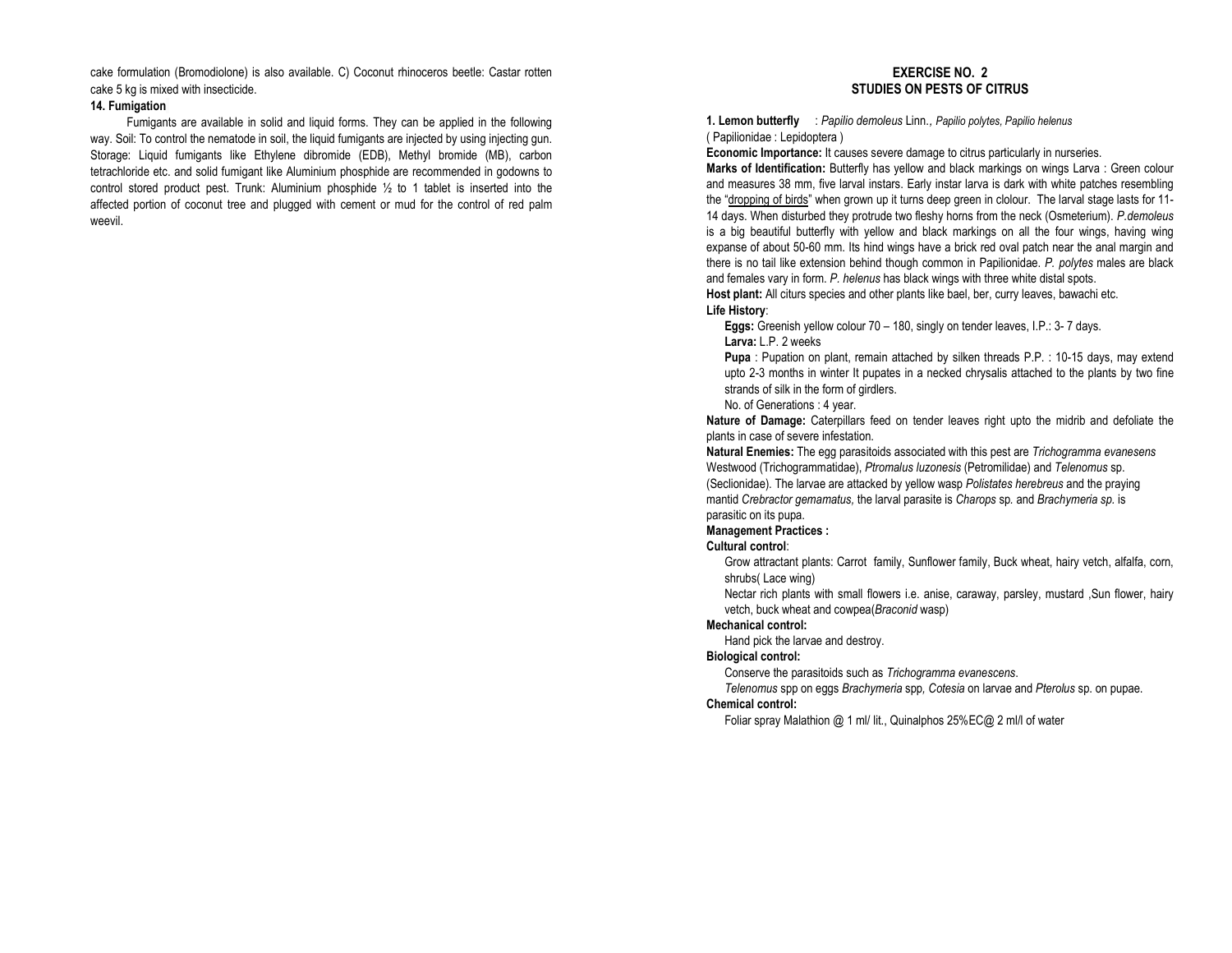#### 2. Leaf miner:Phyllocnistis citrella. S. (Phyllocnistidae: Lepidoptera.)

Economic Importance: Most destructive pests, active in monsoon season, infestation noticed in seedling stage. The pest in suspected to be responsible for the spread of bacterial infection causing 'citrus canker'

Marks of Identification: Moths: Small, silver white colour, forewings with brown strip & prominent black spot near the tip. Caterpillar: Yellow in colour with brown mandibles, apodous, passes through four instars

#### Host Plants: All citrus species.

Life History :

**Eggs**: singly on underside of leaves  $I.P. : 3 - 6$  days.

#### **Larva** :  $1 - 2$  weeks.

Pupa : Pupation inside the larval mines of leaves P.P. 3 - 4 weeks.

No. of generations : 9 – 13 / year.(Pest is active in monsoon season.)

Population of the pests decreases during hot summer months.

Nature of Damage: On hatching, the larva feed on leaf tissues between upper and lower surfaces of leaves making glistering zigzag tunnels. The leaves turn pale, curl & finally dry. Besides, mined leaves may get bacterial infection, which leads to 'citrus canker'.

#### Management Practices :

#### Mechanical control:

Use pheromone trap @ 5/acre.

Pruning of affected parts during winter and burning

Removal of infested leaves and their proper disposal in the initial stage.

#### Chemical control:

Carbofuran3%CG @ 20000g/acre

 Foliar spray with Imidacloprid 17.8% SL@ 50ml and use spray volume depending on size of tree &Protection equipment used

Foliar spray Permethrin25% EC @160-240 ml in 400 l of water/acre

Granular application with Phorate 10% CG @ 6000 gm/acre

#### Biological Control:

Natural Enemies: The larvae are parasitised by Cirrospiloideus phyllocnistodes, the euliphod parasitoid's Cirripilus quadristriatus and tretrachus phyllocnistoides.

3. Citrus psylla:Diaphorina citri K. (Psyllidae : Hemiptera)

Economic Importance: Most destructive of all pests of citrus, also transmit "Greening Melody", a micoplasma disease in citrus.

Marks of ifentification: Adults: Small, dark brown in colour and measures 2.4 mm long. Wings are folded like roof over body. They remain mostly on the under surface of leaves with their heads almost touching the surface and rest of the body raised up

Host plants: Citrus & other plants belonging to family Rutaceae.i.e Curry leaves

## Life History:

 Eggs: In the folds of half opened leaves and leaf axis, 800, orange colour elongate thicker at the basal end anteriorly it is slightly curved & tapering I.P. : 4-6 days summer & 22 days in winter.

 Nymph: They are light yellow with an orange tinge in the region of abdomen, five nymphal instars N.P. 2 weeks in summer & 3-4 weeks in winter.

Adult: Longevity may extend over 6 months. The insect is active from February and increase during March-April. It disappears by about the middle of October.

In a year there are about 9 generations. C.O.: Pests over wintering in adult stage.

Nature of Damage: Both nymph & adult suck the cell sap from tender leaves, shoot & buds, which as a result curl, dry up & ultimately drop down. Complete crop failures are reported in case of servere infestation. Honeydew exertion of the nymphs favours multiplication of black sooty mould (Capnodium sp.) on the leaves.

## Management Practices :

## **Mechanical control:**

Collect and destroy the infested plant parts

## **Biological control:**

 Conserve parasitoids such as Tamarixia radiata, Diaphorencyrtus aligarhensis Conserve predators such as Chrysoperla carnea, Coccinellids, Syrphids.

#### **Chemical control:**

 Systemic insecticides like imidacloprid 17.8%SL@ 50ml depending on size of tree & Protection equipment used are very effective at controlling both the nymphs and the adults. Foliar spray Thiamethoxam 25%WG@40g in 400 l of water/acre.

Foliar spray with Oxydemeton-methyl25% EC @ 600-800ml in 600-800 l of water/acre

4. White fly: Dialeurodes citri A.

 Aleurocanthus woglumi A (Aleurdidae: Hemiptera) Black fly:Economic Importance: White fly, D. citri is common occurrence & destructive pest of citrus. It causes 'Kolshi' in citrus & reduce plant vigour.

Marks of Identification: White fly: Adult: Minute insect with yellowish body & red eyes. Wings white or greyish, covered with mealy secretions. The longetivity of adults is about 2 to 8 days.

Black fly: dark orange with smoky wings and fore wings having four whitish areas of irregular shape. Nymphs : Oval shaped, scale like & blackish with marginal bristle like fringes. Black fly: Smaller in size & black, in colour.

Host Plant: Citrus, cotton, Castor Banana, Coffee & some ornamental plants.

## Life History:

Eggs: Underside of leaves, I.P. 10 days.

Nymph: N.P. 3 – 10 weeks.

Pupa: Pseudo pupa (Quiescent stage) on underside of leaves, P.P.: 16 – 22 weeks.

Nature of Damage: Nymphs & adults of flies suck the cell sap from leaves, as a result leaves wither & turn brownish. Nymphs excrete honeydew on which black sooty mould develops. The blackish coating commonly called "Kolshi". Fruit setting is adversely affected in case of severe infestation.

## Management Practices :

White Fly

## Cultural control:

 A regularly maintained program of hedging and topping can help avoid whitefly problems. Biological control:

Parasites and predators attack the citrus whitefly

## Chemical control:

Oxydemeton–methyl 25% EC @600-800 ml in 600-800 l of water/acre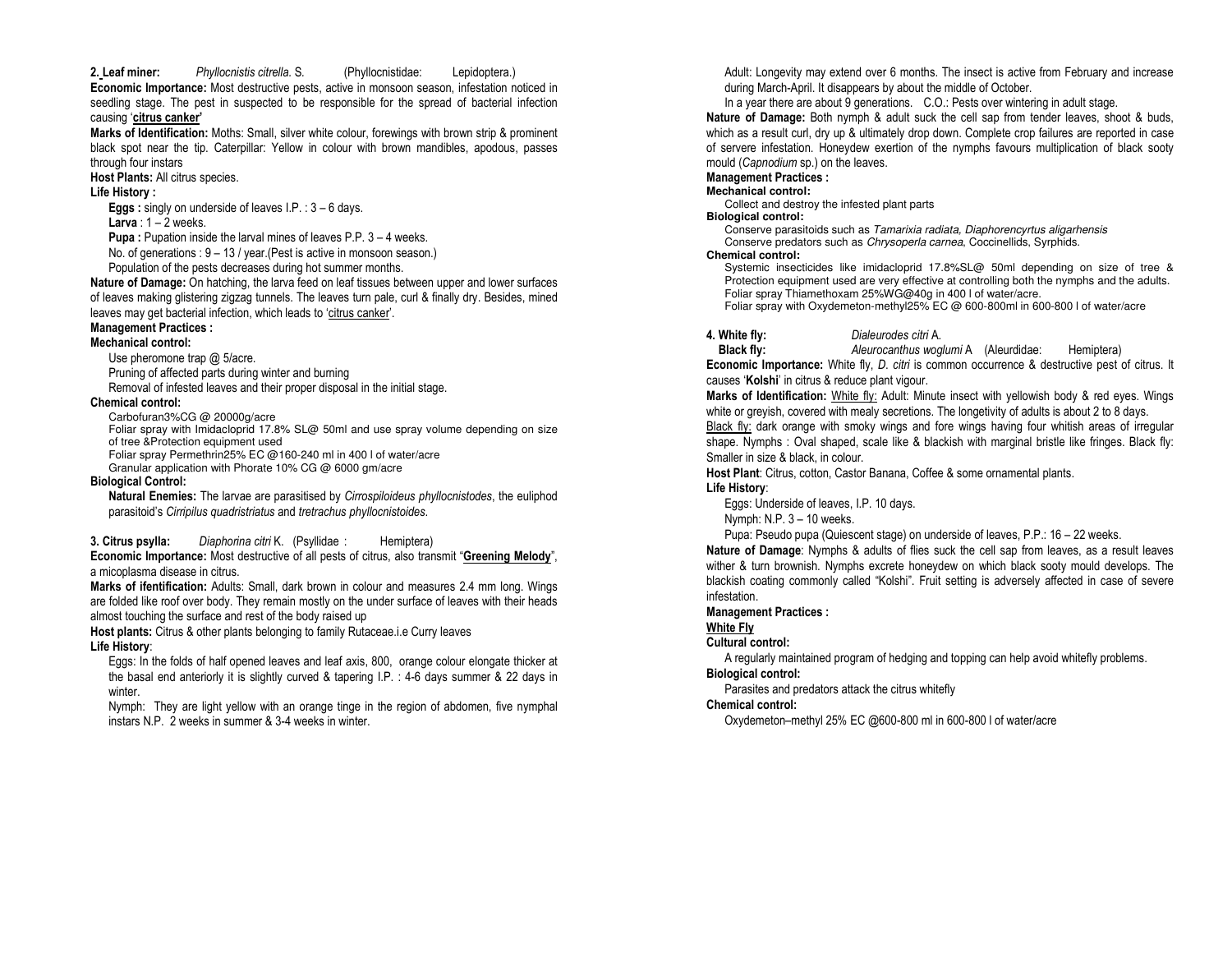## Black Fly

#### Mechanical control:

 Collect and destroy the damaged plant parts along with nymphs, pupa and adults. Use light trap (wavelength of 550 nm)

Yellow sticky traps or cards reduce the density of black flies

## Biological control:

 Pupal parasitoids: Encarsia formosa, Eretmocerus spp Predators: Chrysoperla carnea, Coccinellids, Spiders.

## Chemical control:

 Spray 0.05% Monocrotophos or0.03% dimethodate orphosphomidon 30 EC for second & third instar nymphs.

 Spray 0.05% monocrotophos or 0.1% dimethoate or phosphomidon for the control of pupae. Natural enemies: White fly: Prospaltella lahorensis is parasitic on the insect. Black fly: The hymenopterous insects parasitic on the insect are Prospaltella divergens, Encarsia bennetti E. longifasciata, E merceti, E opulenta, E smithi, E tinctoriae, E transvena, Eretmocerus Serius, and Ablerus inquiremda, Ablerus macrocheta, Ablerus cinnectens.

5. Fruit sucking moth: Eudocima materna, Eudocima fullonica, Eudocima ancilla, Achoea janata L. (Noctuidae: Lepidoptera.)

Economic Importance : Moths puncture the fruits & cases fruit rot.

Marks of Identification : Moth : Large sized, Forewings grey or brown. Hind wings orange or yellow with black spot in the center & marginal dark bands. Kidney shape black spots in E.fullonica & round black spots in E.matema Larva: Velvety dark, speckled with beautiful.

E. materna: The moth has brownish black forewings with a white stripe and yellowish hind wings with a circular black spot in the middle.

E. fullonica: The moth has brownish forewings and yellowish black hind wings with a half moon or kidney shaped black spot.

E. ancilla: The forewings of this moth are dark brown with a green band in the middle; hind wings are yellowish with a kidney shaped black spot.

Host plants: Larva feeds on leaves of gulvel and vasanvel & moth feeds on fruits of Citrus, mango, pomegranate, grape, cashewnut etc.

## Life History:

Eggs: 300, on leaves of weeds i.e. gulwel and vasan vel. I P: 3-4days.

Larva: Semilooper, 5 cm long, LP. : 20 days.

Pupa: Pupation in soil, PP: 9 days

S. O.: A pest is active in kharif season.

Nature of Damage: The moth emerges in large numbers after rains in July & August, when the fruits are half ripe and during nights pierce the ripening fruits with their long sharp proboscis and suck the juice. The attacked fruits develop a rot round around the seat of puncture and drop of prematurely. Bacterial infection to the infested fruit also causes rotting.

## Management Practices :

## Cultural control:

 Use poison baits during Sep – Nov and Mar – May at initiation of fruit ripening with a solution of malathion 1ml + citrus fruit juice with 1% sugar/jaggery

#### Mechanical control:

 Destruction of larval hosts (alternate host) around orchards. viz. gulvel and vasantvel Collection and destruction of rotten and dropped fruits.

 Adults are highly phototropic. One fluorescent light/ha one month before fruit maturation between 7.00 PM to 6.00 AM below which poison baits with sugar solution1% + fruit pulp + Malathion1 ml should be placed.

 Bagging of fruits with polythene or paper covers, though effective is rather expensive and not practicable on large scale.

 Creating smokes in the orchards after sunset to keep the pest away which is also rather laborious.

## Chemical Control:

 Arranging poison baits during Sep – Nov and Mar – May at fruiting under lights with a solution of malathion 1ml + fruit juice with 1% sugar to attract and kill adult moths.

**6 Citrus Aphids: Black aphids :** *Toxoptera aurantii* K (Aphididae :Homoptera ) Life Cycle:

Tristeza or quick decline is transmitted in semi persistent manner by aphid.

Eggs: Eggs are not produced by this species. Females give birth to living young.

Nymphs: There are four nymphal stages of this aphid. The first stage is approximately 1/36 inch in length and the last about 1/17 inch. They are without wings and brownish in color. Newly born nymphs are found grouped together since mothers do not move about while birthing.

Adults: Only females are found. They are oval, shiny black, brownish-black or reddish brown in color, either with or without wings, measuring 1/25 to 1/12 inch in body length and having short black-and-white banded antennae. Winged individuals tend to have darker abdomens and be slightly thinner. The incidence of winged individuals is dependent on the population density and leaf age. This is the only aphid with an audible stridulation or high piercing sound caused by the aphid rubbing two parts of it body together much like crickets. Large colonies will produce this scrapping sound when they are disturbed. About thirty generations succeed each other and overlap throughout the year.

## Nature of Damage:

 Both nymph & adult suck the cell sap from tender shoots , leaves, tender foliage and flowers. • It transmits Citrus Tristeza Virus disease. • Nymphs and adults suck the sap of leaves which leads to wilting and flower dropping. Infested leaves become cup shaped and crinkled. • Growth of the plants is hindered.

## Management Practices:

#### Mechanical control:

Use yellow sticky trap

## Biological control:

 Conserve and enhance population of Predators: like Lacewings birds, earwigs, some ground beetles and rove beetles, spiders.

## Chemical control:

 Foliar spray with dimethoate each at 30% EC@594792ml in 600-800 l is effective. Foliar spray with Chlorpyrifos 20% EC@600-800 ml in 600-800 l of water/acre Foliar spray with Monocrotophos 36% SL @ 600-800ml in 200-800 l of water/acre Foliar spray with Oxydemeton-methyl25% EC@ 480640ml in 600-800 l of water/acre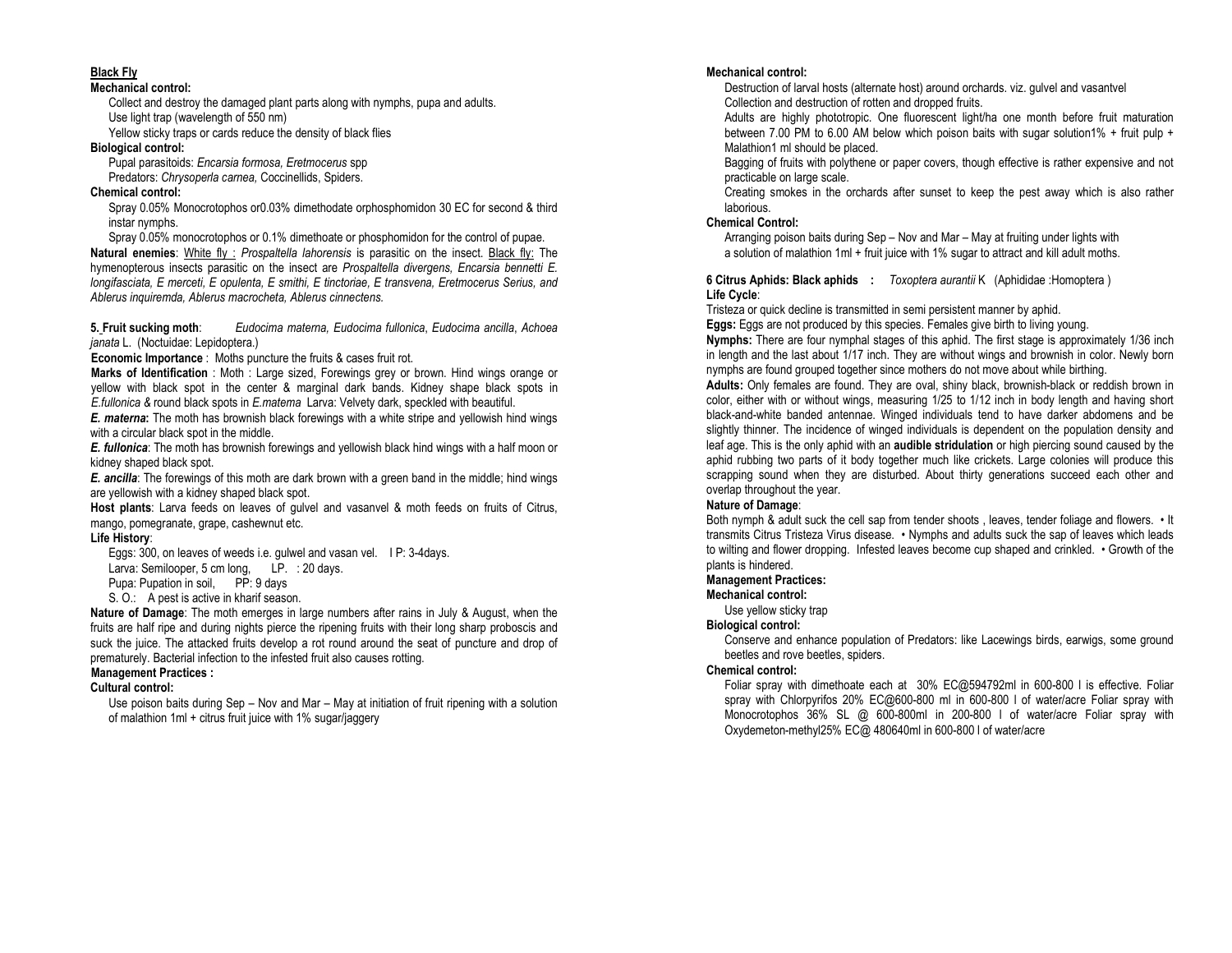#### 7. Mealy bug: Planococcus citri (Risso) (Pseudococcidae: Hemiptera)Life Cycle:

 Eggs: Eggs are deposited as white cottony masses called ovisacs on trunk and stems of citrus plants, giving the appearance of cotton spread on plants. The glossy, light yellow eggs are oval and approximately 0.3 mm long. A female can lay from 300 to 600 eggs in her life period, which are deposited in groups of 5 to 20. Depending on the season, egg hatch may occur after 6 - 10 days or several weeks. An average of 29 eggs per day is laid by females.

 Nymphs: Nymphs emerge from the ovisacs and typically settle along midribs and veins on the underside of leaves, young twigs, and fruit buttons. Wax and honeydew secreted by crawlers are visible indicators of infestations. First instar female and male nymphs are called crawlers. The nymphs take 6 to 10 weeks to reach maturity. The nymphs are yellow, oval-shaped with red eyes, and covered with white waxy particles The female nymphs resemble the adult female in appearance, while male nymphs are more elongated. Female nymphs have four instars. Males differ greatly; they have three instars and a pre-pupal stage.

 Adult: Adult size ranges in length from 3 mm (females) to 4.5 mm (males). The females are wingless, white to light brown in color, with brown legs and antennae. The body of adult females is coated with white wax and bears a characteristic faint gray stripe along their dorsal side. Short waxy filaments can be seen around the margins of their oval body with a slightly longer pair of filaments present at the rear end of their body. Female mealybugs are wingless and, therefore, must be transported to subsequent host plants, although they are able to crawl for short distances. The immature can be blown by wind. Females can live for up to 29 days depending on the host plant. Males are similar in color to females and have two long backward projecting white wax threads.

#### Nature of Damage:

 Citrus mealybug is a sporadic pest of citrus, occurring primarily in older, well-shaded groves planted on heavy soils. They will feed on the roots, bark, foliage, and fruit. The citrus mealybug injects toxic salvia while extracting plant sap resulting in defoliation, fruit discoloration, fruit splitting, and fruit drop. Mealy bugs usually gather in large numbers, causing premature leaf drop and twig dieback when they feed. Like psyllids, they secrete honeydew, which attracts black sooty mold.

## Management Practices :

## Cultural control:

Prune affected shoots during winter.

Destroy ant colonies.

Grow attractant plants to attract the defenders Bachelor's Buttons or cornflower (Centaure acyanus), coriander attract wasps.

#### Mechanical control:

 Collect and destroy the damaged leaves, twigs and stems. Use sticky barrier (5cm length) on trunk

## Biological control:

Parasitoid: Leptomastix dactylopii for nymphs and adult. Predators- Field release of Australian lady bird beetle (Cryptolaemus montrouzieri) @10 beetles per tree. 2. Chrysoperla 3. Coccinellids

## Chemical control:

Use fish oil rosin soap 25g/lit

 Spray with methyl demeton (Metasystox) or dimethoate (Rogar) 2ml /lit or confidor 200 SL @ 0.4ml/lit

8. Scale Insects: Coccus hesperidium (Handlirsch) (Coccoidea : Hemiptera) Management Practices:

## Cultural control:

Pruning of the scale infested twigs.

Natural predators usually keep this insect in check.

Control ants and dust which can give the scale a competitive advantage.

Field release of Vadalia and Australian ladybugs.

## Biological control:

Spray dormant oil in late winter before spring.

Spray horticultural oil, if needed, year round.

Apply mixture of manure compost tea, molasses and citrus oil.

Garlic-pepper tea also helps.

#### Chemical control:

Foliar spray with Quinalphos 25% EC @ 2 ml/ l of water.

9. Citrus thrips: Thrips nilgiriensis Ramak. (Thripidae: Thysanoptera) Nature of damage

 Nymphs and adults lacerate the leaf tissue and suck the sap from fruits Leaf curling

 Ring like appearance on the fruit Irregular mottled patches on rind

Identification of pest

 Adult: Yellowish, fringed wing Management

# Cultural control:

Collect and destroy the damaged plant parts

# Biological control:

Encourage the activities natural enemies such as Syrphids and Chrysopid

## Chemical control:

 Spraying with systemic insecticides at flush growth periods Fipronil 1 ml/l, Spinosad 0.5 ml/l Spray malathion 0.05% or carbaryl 0.1%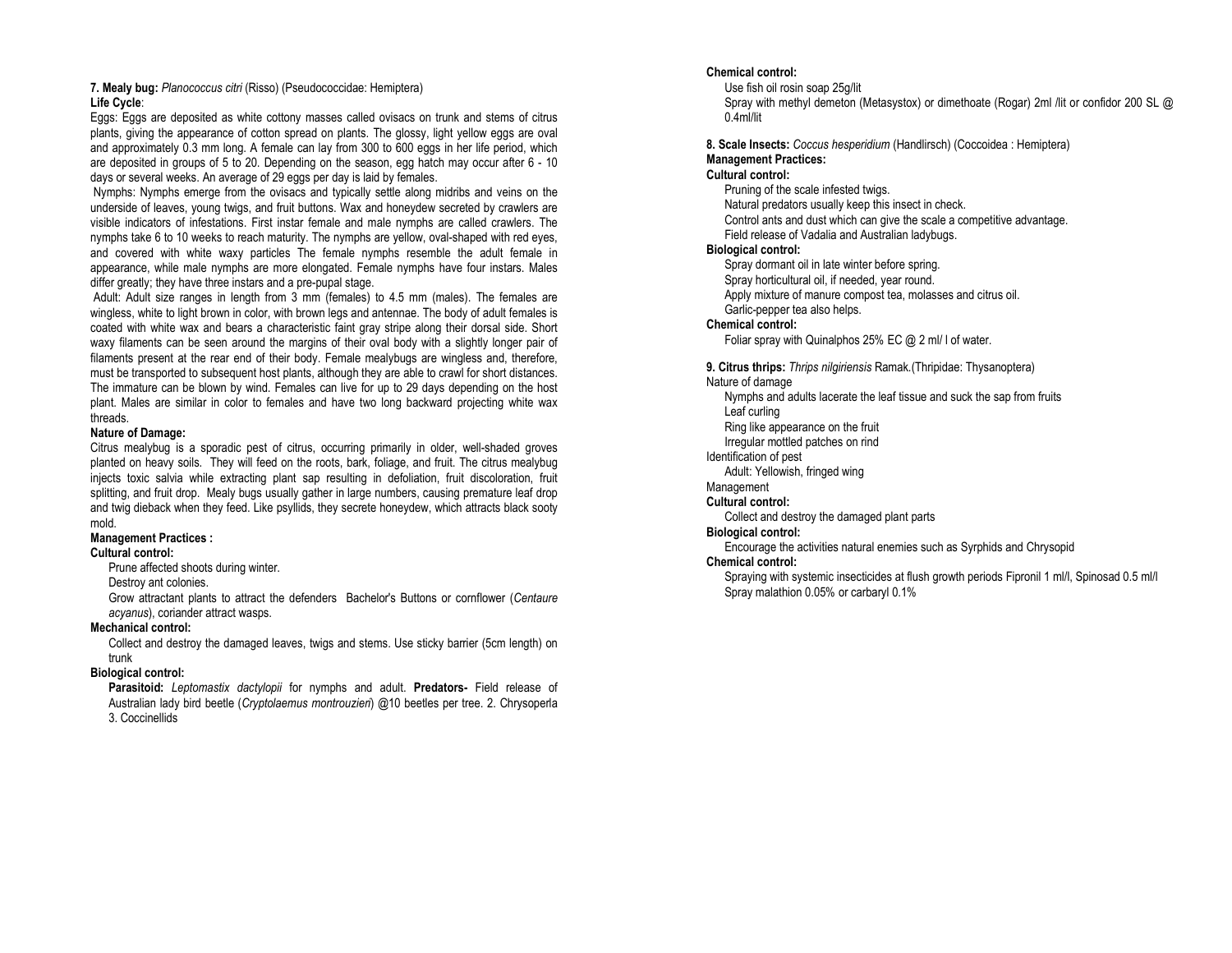## EXERCISE NO. 3 STUDIES ON PESTS OF MANGO

1. Mango stem borer: Batocera rufomaculata DeGeer (Batocera rubus L.) (Cerambycidae: Coleoptera)

Economic Importance: Entire tree gets killed in case of severe infestation.

Marks of Identification: Adult: Well built, conspicuously long and brownish yellow, five cm long with two pink spots and lateral spines on prothorax and antennae as long as the body.

Larva: 8-9 cm long and have strong jaws.

Host plant:: Mango, fig rubber, mulberry etc.

Life History:

Eggs: Under loose bark, I.P. : 1-2 weeks. Larva: Grub period about 6 months. Pupa: Inside stem, P.P. : 3-4 months. No. of generations : 1/year.

Nature of Damage: Grubs bore and tunnel into stem as a result branches dry up and mass of refuge exudes from the bored hole. Tree may die in case of severe infestation.

## Management Practices :

#### Cultural Control:

 The affected portions with grubs and pupae removed and destroyed, if branches are affected Mechanical Control:

 When burrows are superficial, extract the grubs with stiff hooked wire and paint bordeaux paste. Chemical Control:

 The bore holes traced and opened. A swab of cotton wool soaked in chloroform or petrol 5ml or carbon disulphide or kerosene oil or dichlorvos 10ml/l inserted in to the hole and sealed with mud. Methyl parathion 1 ml/l poured in to the hole or tablet of aluminium phosphide inserted into the hole to kill the grub.

Inject borer solution (2-part CS<sub>2</sub> +1 part chloroform +1 part Creosote oil) or CS<sub>2</sub> or Ed/CT mixture or petrol in live bored holes with syringes & seal with mud.

2 Mango **nut or** stone weevil: Sternochetus mangiferae Fab. (Curculionidae : Coleoptera.)

Economic importance: Totapuri, neelam and Alfanso varities are susceptible.

Marks of Identification: Adult: Weevil is short, stout, oval and dark. The insect is popularly known as nut weevil or stone weevil. Larva: Small, thick and white, apodus, fleshy, light in colour with dark head.

Hosts Plant: Mango only. (Monophagous)

#### Life History:

Eggs: eggs in the skin of ripening fruit.

Pupa : Pupation inside the stone.

One generation is completed in 40-50 days. Only one generation in a year

 CO : Adult weevil remain inactive from July-August onwards, hiding in the soil or underneath the bark of trees until next season.

Nature of Damage: The grubs that hatch out from the eggs laid on developing mango fruits. tunnel in a zigzag manner through the pulp, endocarp and seed coat until they reach the cotyledons and passes its entire life inside the stone. The pulp is damaged when adult makes an exit hole in seed and comes out through the pulp, rendering them unfit for consumption. As a result, discoloration of pulp adjacent to the stone and larval excreta is often seen when the infested mangoes are cut. There is no external sign of infestation on developing fruits. Control Measure:

## Cultural control:

 Collection and destruction of infested and fallen fruits at weekly interval till fruit harvest. Ploughing of orchard after harvest to expose hibernating adults, reduce, infestation levels. Destroy all left over seeds in the orchard and also in the processing industries.

## Physical Control:

Hot water treatment 50% C after harvesting of fruits for 30 min.<br>Issued Central:

# Biological Control:

The natural enemies recorded on S. gravis include a mite Rhizoglyphus sp., ants (Camponatus sp., Monomorium sp. and Oecophylla smaragdina) and fungus Aspergillus sp., Beauveria bassiana was found to be pathogenic on mango weevil.

## Chemical Control:

 Spraying the tree trunks with kerosene oil emulsion after harvest of fruits to kill the adults. Spraying on young fruits with 0.1% Malathion.

#### **3. Mango fruit fly: (Oriental fruit fly)** Bactrocera dorslis H. (Trypetidae: Diptera) Economic Importance: Most destructive pest. Rotting of fruits occur.

Marks of Identification: Adults: Small fly is distinguished by its conical abdomen & brown marking on the wings resembling to common housefly. The fly hibernates as adult during cold months & become active in hot weather.

Maggot: White, small and tapers at one end.

Host Plants: Polyphagous - mango, guava, pomegranate, citrus, banana and several vegetable crops.

## Life History:

 Eggs: Shiny white, slightly curved cylindrical in shape & narrow at one end 50, under the rind of the fruit. I.P. : 2-3 days.

Larva: L.P.: 1-4 weeks whitish colour apodus.

Pupa: Pupation in soil, P.P. 8-10 days

- C.O. : Pest hibernates in pupal stage in soil during winter.
- S 0. :Pest is active in June August.

Nature of Damage: Maggots bore into the fruit and feed on pulp. Affected fruits start rotting and drop down. Brown rotten patch appears on fruit. These fruits are unsuitable ter consumption.

## Management Practices:

## Cultural Control:

Collection and destruction of fallen, rotten fruits

Raking under the trees to expose the pupae

## Physical Control:

Post-Harvest Control (Heat treatment techniques):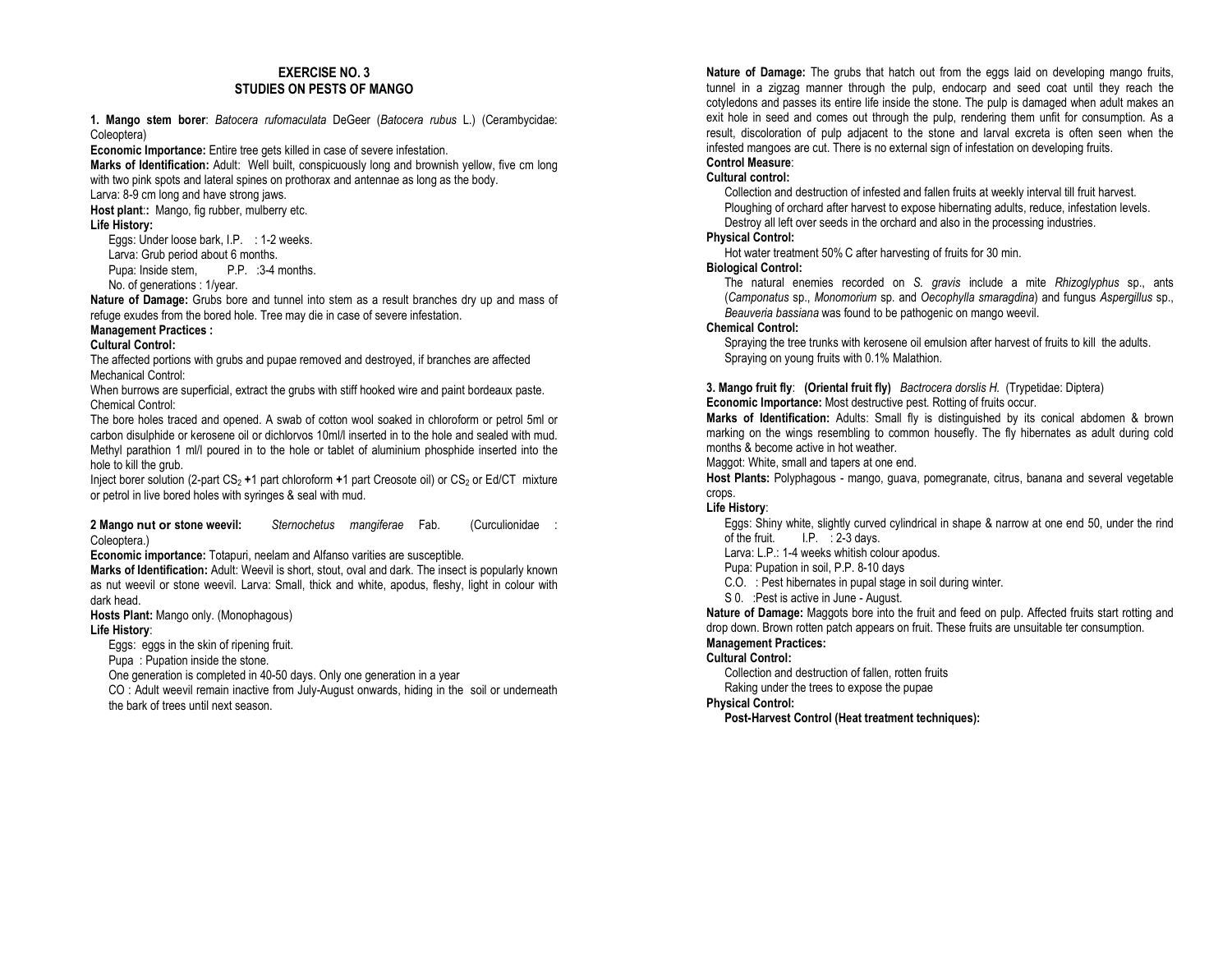Hot water treatment: Submerging fruits in hot water at 43 to 46.7oC for 35- 90 min. Double dip method: Immersion of mango fruits in water at 40oC for 20 minutes, followed by 10 minutes at 46oC to get 100 per cent mortality of Bactrocera dorsalis eggs.

#### Chemical Control:

Mixing of carbaryl 10D in soil @ 50-100 g/tree.

Hanging from tree branches plastic containers with bait made of methyl eugenol 2 ml + carbofuran 3G 3 g + water one litre (200ml of bait/plastic container) to attract and kill flies. Foliar spray with malathion 2 ml/l or acephate 1.5 g/l.

 After harvesting, dip the fruits in 5% sodium chloride solution for 60 minutes to kill the eggs, if any and also to decontaminate them of insecticide residue if at all present

#### Biological Control:

Natural Enemies: The parasitoid associated with this pest are Opius compensatus, Biosleres arisanus (Braconidae), Dirhinus giffardi (Chalcididae),Trybliographa daci (Eucoilidae)

4. Mealy bugs: Drosicha mangiferae Green. (Pseudococcidae: Hemiptera.)

Economic Importance: Sometimes cause severe damage to mango.

Marks of Identification: Bugs are flat, oval waxy whitish insects. Female wingless while males have brownish black wings.

## Life history:

 Eggs: 50-60 laid inside cottony white ovisac during April to beginning of June at a depth of 50 – 170 mm in loose soil near or away from the base of the tree. I.P. 6-7 months

 Nymphs: Hatch out during September but mostly during November. Female have four nymphal instars and male three.

The pre pupal & pupal period of male ranges from 2-5 and 6-13 days respectively.

There is only one generation in a year

Host Plant: Mango, Citrus & 60 other plants.

Nature of damage: The nymphs and adults suck the sap from tender stem, leaves and fruits. In case of severe infestation the tree shows sickly appearance. In citrus the growth is impaired. Leaves and flowers are shed resulting in poor setting and premature fruit fall. The honeydew excreted by the insect favours development of black sooty mould, which also affects normal photosynthetic activity of the plant. Older fruits do not develop properly.

## Management Practices :

## Cultural Control:

 Deep summer ploughing up to base of the tree trunks, after harvesting to expose eggs of mealy bugs.

## Mechanical Control:

 Wrapping 25 cm wide, 400 guage polythene sheet on the tree trunk 30 cm above ground level and pasting greeze over it to prevent migration of freshly hatched first instar nymphs during winter (Nov-Dec) from soil to trees, one week before their emergence. Crawlers collecting beneath the polythene sheet may be scraped with a knife.

## Chemical Control:

 Dusting methyl parathion 2D or endosulfan 4D around tree and incorporating in to the soil. Spraying with dichlorvos 1 ml or imidachloprid 0.3 ml/l or phosphamidon 1ml/l when severe mealybug infestation noticed on the twigs.

Spray with 0.04% monocrotophos or chlorpyriphosor 0.1% carbaryl.

Natural Enemies: Menochilus sexmaculatus, Chrysopa sceletes, Beauveria bassiana Coccinella sperumpunctata, C undecimpunctata, Cheilomenes sexmaculatus, Rodolia fumida, Aulis vestita (Coccinellidae)

5. Mango hoppers or Jassids: Amritodus atkinsoni (Iargest), Idioscopus clypealis (smallest), I. niveosparsus (medium) (Cicadellidae: Hemiptera)

Economic Importance: Most destructive pests, occur regularly during flowering season and cause huge losses.

Marks of Identification: They are wedge shaped measuring 3 to 7 mm in length and move diagonally.

Among these

A. atkinsoni is the largest and light brown having two black spots on scutellum, the anterior argin of pronotum and vertex.

I. clypealis is the smallest and lighter in colour with two spots on the scutellum dark spots on the vertex. Clypeus is entirely black.

I. niveosparsus is slightly smaller with three spots on the scutellum and prominent white bar crossing its dusky wings. It is the most injurious species in South India.

Host plants: Polyphagous: Mango, citrus, mulberry, chikoo etc.

## Life History:

 Eggs: Heavy egg laying on flowers and midribs of young leaves. I.P.: 4-6 days. Nymph: N.P.: 8-13 days.

Life cycle: Completed in 12-29 days.

- C.O. : Adult hibernates under the bark of trunk.
- S.O. : Pest is active during flowering season. (Feb. April)

Nature of Damage: Both nymphs and adults suck the cell sap from the young leaves, tender shoots and flower (inflorescence) due to which flowers, buds wither and die off. The damage is more pronounced in flowering season. Premature dropping of flowers and fruits occur. Also excrete honeydew, which encourages development of black sooty mould. As a result upper surface of leaves, flowers and shoots become black which affect the fruit setting.

## Management Practices :

## Cultural Control:

Keeping orchard clean

Avoiding overcrowding and waterlogging

 Proper pruning of the tree after harvesting to facilitate proper sunlight and air that minimises hopper population

## Chemical Control:

Spray schedule is recommended as follows

At flower bud initiation, endosulfan 3 ml/l or carbaryl 3 g/l

 At emergence of inflorescence stalks and before flower opening (anthesis), dimethoate 2 ml/l or thiamethoxam 0.3 g/l or imidacloprid 0.3 ml/l

 During anthesis and pollination, insecticides should not be sprayed. In case of very high population of hoppers at this stage, endosulfan 2ml/l is recommended

When fruits are of pea size, phosphamidon 1ml/l or dimethoate 2ml/l or acephate 1g/l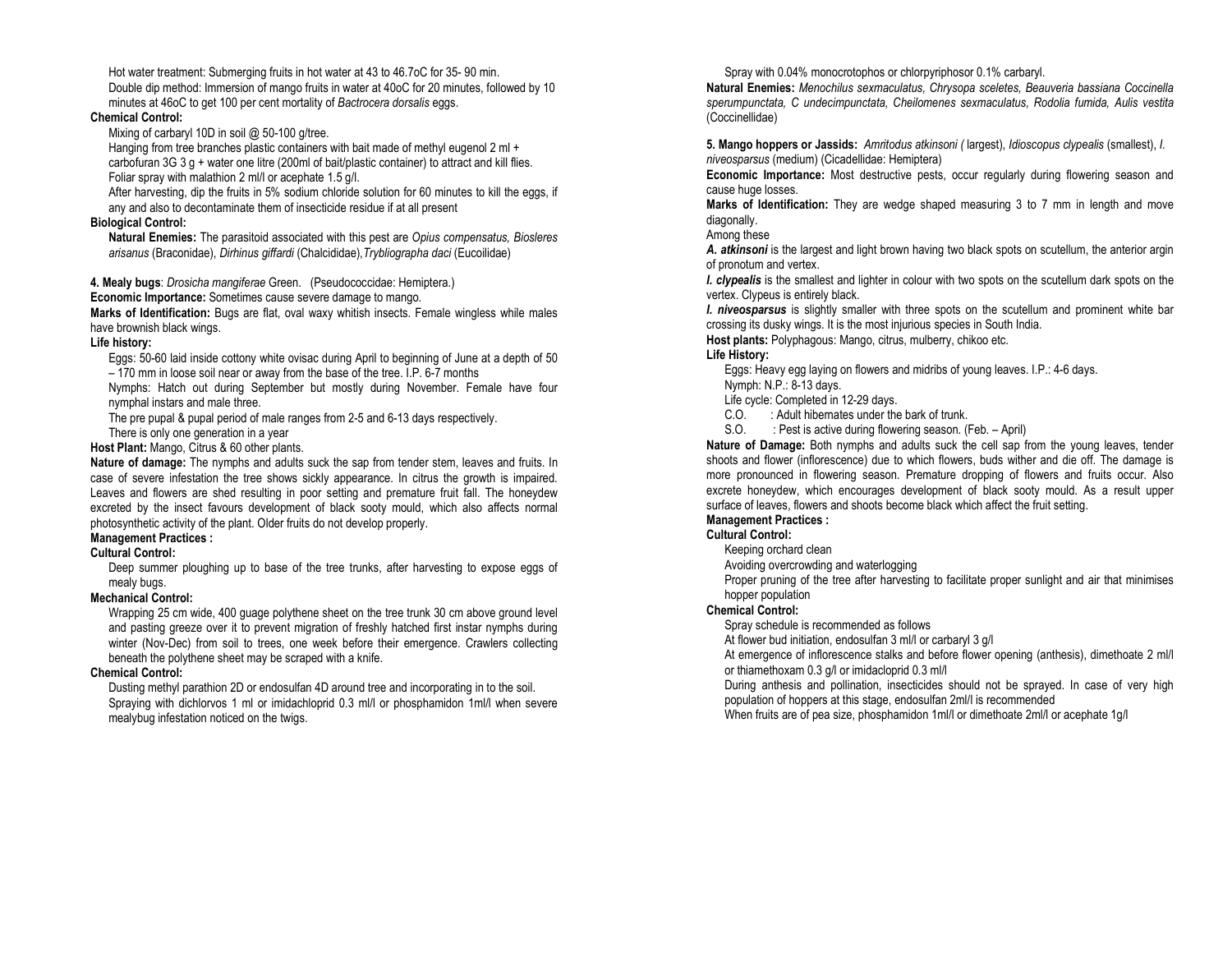Adding sulphur 3.5g/l to the insecticide based on need to check mites and sooty mould,Capnodium mangiferum

 Directing the spray first to stem/ trunk, then branches, twigs, leaves and finally inforescence is a recommended method.

## Biological Control:

Natural Enemies: Chrysopa lacciperda, Epipyrops fuliginosa, Menochilus sexmaculatus, V.lecanii.

6. Shoot borer: Chlumetia transversa WIK. (Noctuidae: Lepidoptera.)

Nature of Damage: Caterpillar feeds on tender leaves initially and then bore into the growing shoots from the growing tip downward and kill the shoots completely. Management Practices :

# Cultural Control:

Clipping off and destruction of affected shoots

#### Chemical Control:

Foliar spray with carbaryl 3 g/l or quinalphos 2 ml/l at the time new flush.

7. Slug Caterpillar Parasa (Latoia) lepida (Limacodidae : Lepidoptera)

## Marks of Identifications:

Caterpillar - fleshy and slug like, greenish body with white lines

Four rows of spiny tipped red or black which causes irritation and pain due to glandular secretion.

Adult - green wings with prominent dark patch at the base of each forewing.

## Life Cycle:

 Moth lay eggs flat shining eggs in batches of 20-30 on undersurface of leaves. The caterpillars feed on leaves. The full grown larva is 2.5 mm approximately. Larva possesses spines which cause irritation and pain if touched. Pupation takes place on stem in compact elliptical cocoon.

## Nature of Damage:

Feed gregariously on the leaves.

Cause defoliation – leaving only the midrib and veins.

# Management Practice:

Mechanical Control:

Light traps maybe installed when adult moth of the caterpillar emerged.

## Chemical Control:

Spray quinalphos 2 ml/l water.

## 8. Thrips Thrips hawaiiensis Thripidae: Thysanoptera

 Thrips mainly infest flowers and tender fruits. They lacerate the tissues of tender fruits and suck oozing out sap. Damage causes scab on fruits which lose their marketability.

## Management Practice:

## Chemical Control:

Foliar sprays with acephate 1.5 g/l or fipronil 2 ml/l when thrips are found along with mango hoppers, thiamethoxam 0.3 g/l are recommended.

## 9. Leaf Gall Midges

 Amradiplosis echinogalliperda, Procontarinia matteiana Cecidomyiidae: Diptera Flies are mosquito like; maggots are small, yellow and apodous. Areas of ovipositional punctures on leaf develop into galls. Maggots feed within the galls.

# Management Practice:

Chemical Control:

Spraying NSKE 5% or quinalphos 2 ml/l at new flush is effective.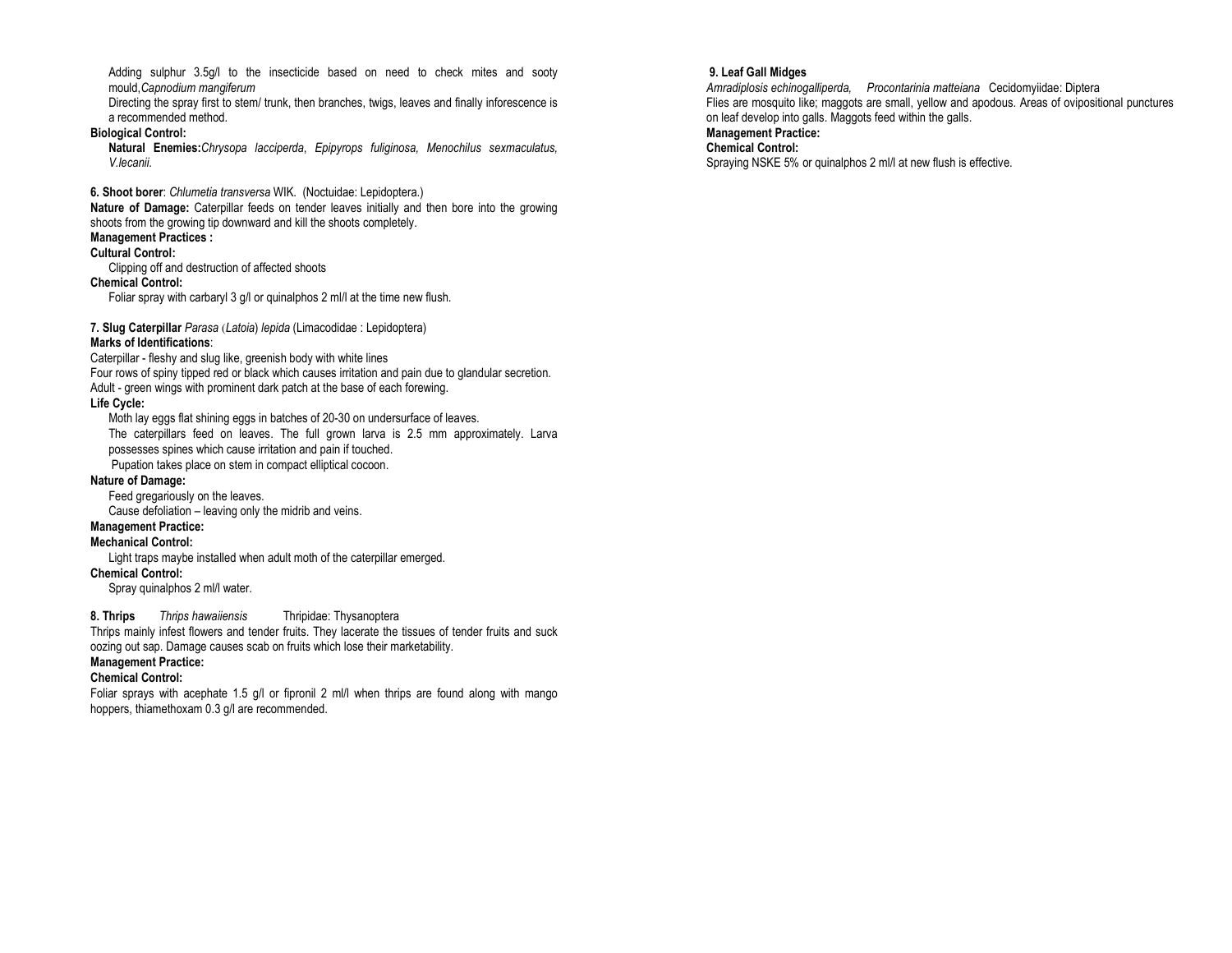## EXERCISE NO. 4 STUDIES ON PESTS OF GRAPEVINE

1. Flea beetle or Udadya beetle: Scelodonta strigicollis M. (Chrysomelidae: Coleoptera) Economic Importance: It causes severe damage to buds and tender shoots. The damage may extend from 11 to 31%.

Marks of Identification: Adult: Small, shining flea beetle with metallic bronze colour & 6 dark spots on the elytra. Grub : Small, dirty white.

Host plant : Specific to grapevine, however recorded on pangara. Life History:

Eggs: In crevices of vines and under bark, I.P. : 4-8 days.

Larva: L.P. 35-45 days, feed on roots.

Pupa: Pupation in soil, 6-8 cm deep in earthen cells, P.P. : 7-10 days.

C.O. : Adult beetles hibernate under the bark from November to April

S.O. : Pests is very destructive to fresh flush after pruning.

Nature of Damage: Adult feed voraciously on sprouting buds & tender shoots soon after prunning. Buds dry up and do not develop. Beetle also feed on mature leaves giving shot hole appearance. Grubs feed on roots but do not cause severe damage. It has been reported to cause 11-31% damage in the vineyards.

## Management Practices :

## Cultural control:

Wider row spacing - reduces the attractiveness to the flea beetles

## Mechanical control:

Remove the loose bark at the time of pruning to prevent egg laying.

 Shake vines to dislodge adult beetles, collect into trays containing kerosenated water (1 kerosene: 9 water) and destroy them.

## Botanical control:

 Neem based, emulsifiable water soluble formulations can be sprayed. Doses depend on azadirachtin concentrations in formulations viz., 50000 ppm formulation is sprayed at 1ml / l, while that with 10000 ppm and 3000 ppm can be sprayed at 2.5 ml and 5 ml per liter dose, respectively.

## Chemical control:

 First spraying when buds swell in early morning or evening hours to kill beetles and second spray after 10 days with monocrotophos 1.6 ml/l or or imidachloprid 0.3 ml/l or quinalphos 2ml/l or lambda-Cyhalothrin 4.9%CS @0.5 g / l of water malathion50% EC @ 0.5 ml l of water.

2. Thrips: Rhipiphorothrips cruentatus H. (Thripidae: Thysanoptera)

Economic Importance: It is one of the important pests of grapevine causing scab formation in berries.

Marks of Identification: Adults : Minute with black fringed wings . Females dark brown, males bright yellow. Nymphs: Reddish.

Host Plants: Polyphagous - mango, pomegranate, rose, guava, jack fruit, cashew etc.

Life History: Both sexual and parthenogenesis reproduction occur. Eggs : In leaf tissues, I.P. 3-8 days.

Nymph: Nymphal period 11-22 days. Pupa: Pupation in soil, P.P. 2-5 days.

Adults longevity of male-2 to6 days,while female 18-20 days.

- Life cycle ; Completed in 14-33 days. No. of generation : 5-8/year.
- C.O. : Pests over winter in pupal stage in soil.
- S.O. : Pests is active in summer.

Nature of Damage: Both nymphs and adults scrap the ventral surface of leaves, flower stalks, berries and suck the oozing cell sap. As a result affected leaves show silvery white scorchy patches with curly tips, flowers shed & scab formation noticed on infested berries.

## Management Practices :

## Cultural control:

 Install 4-20blue sticky coloured traps (15 X 7.5 cm) per acre 15 cm above the canopy to monitor thrips population.

 Deep ploughing in summer or raking of soil in vineyards helps to destroy its nymphal stages and minimizing the incidence.

 Removal of weeds and alternate host plants like hibiscus, okra, custard apple, guava etc. in and nearby vineyards in and around the vineyards throughout the year.

Collect and destroy damaged leaves, fruits and flowers.

## Biological Control

## Natural enemies of thrips:

Predators: Predatory mite (Amblyseius swirskii), predatory thrips (Aeolothirps spp.), anthocorid bug (Orius insidiosus), The parasitoid associated with this pest is Thripocentus maculatus wat.

## Chemical control:

 Emamectin benzoate 5% SG @ 88 g in 200-400 l of water/acre or fipronil 80%WG @ 20-25 g in 300-400 l of water/acre or lambda-cyhalothrin 4.9% CS @100 g in 200-400 l of water/acre

3. Mealy bug: Maconellicoccus hirsutus Green (Pseudococcidae : Hemiptera)

Economic Importance: It cause severe damage, infest grape bunches.

Markers of Identification: Adults : Females are pinkish covered with mealy white waxy secretion. Eggs and crawlers are orange in colour.

Host Plant: Hibiscus, bhendi, ambadi, mulberry, custard apple, guava etc.

## Life History :

 Eggs : 350 – 500, cracks, crevices in cottony cushion ovisac (under bark) I.P. : 5 – 10 days. Nymph : Female 3 instars, male – 4 instars.

Pupa : Noticed only in males.

Life Cycle: Completed in 1 month.

S.O.: Pest is active in the month Feb & March and June to August.

Nature of Damage: Both nymphs and adults suck the cell sap from leaves, shoots and bunches, Develop sooty mould on bunches and cause severe damage to fruit bunches.

# Management Practices:

## Cultural control:

- Removal of weeds and alternate host plants like hibiscus, okra, custard apple, guava etc in and nearby vineyards throughout the year.
- Deep ploughing in summer or raking of soil in vineyards helps to destroy its nymphal stages and minimizing the incidence.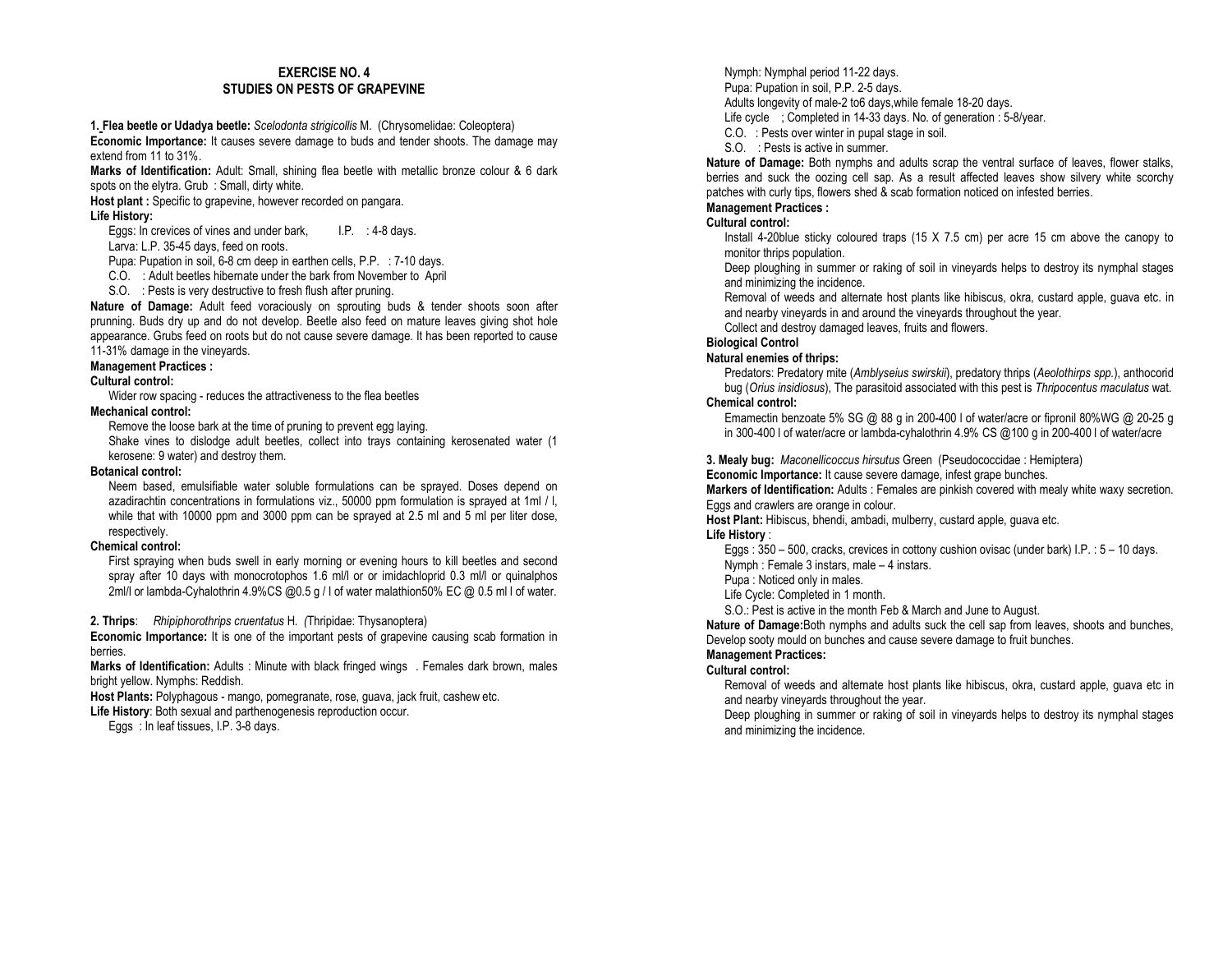#### Mechanical control:

Remove and destroy the loose bark.

## Biological Control:

Natural enemies of mealybug:

## Parasitoid: Parasitic wasps,

Predator: Release exotic predator, Cryptolaemus montrouzieri @ 10 beetles/vine Neem based, emulsifiable water soluble formulations can be sprayed. Doses depend on azadirachtin concentrations in formulations viz., 50000 ppm formulation is sprayed at 1ml / l, while that with 10000 ppm and 3000 ppm can be sprayed at 2.5 ml and 5 ml per l, respectively.

## Chemical control:

Buprofezin25%SC@2 ml/l of water or methomyl 40% SP@ 2.5 g /l of water

## 4. Mites: Tetranychus urticae Koch. (Tetranychidae: Acarina.)

Economic Importance: The pest is of regular occurrence and is more serious now a day Active during summer months.

Marks of Identification: Adults : Minute, have 4 pair of legs, reddish or yellowish white in colour with two black spots on the abdomen hence called two spotted mite.

Nymphs : White in colour.

Host Plants: Grapevine, roses, banana, papaya, brinjal and marigold. Life History:

Eggs : 50 under surface of leaves, I.P. : 7-9 days.

Nymph : Nymphal period 2 weeks

Life cycle : 9 – 15 days. S.O. : Pest is active in summer months.

Nature of Damage: Both nymph and adult suck the cell sap from lower surface of tender leaves. The infested leaves turn yellowish along the leaf veins. Brown burnt patches develop on leaves, which wither and finally dry. Berries do not develop properly, become pale and wrinkled.

## Management Practices :

## Cultural control:

 Proper irrigation scheduling reduces the water stress and also increases the humidity thereby reducing the mite population

## Biological control:

 Several predatory insects and spiders feed on mites but the most efficient natural predators of mite pests are predatory mites.

## Natural enemies of mites:

Predators: Predatory mites (Phytoseiulus persimilis, Amblysius spp.), predatory beetles such as small staphilinids (Oligota spp.), ladybird beetle, lacewing, predatory thrips, anthocorid bug (Orius spp.), mirid bug; Lacanicillium (Verticillium) lecanii, Beauveria spp. (entomo pathogenic fungi)

## Chemical Control

 Spray 0.05% chlorpyriphos 20 EC, / 80% Walable sulphur, Dicofol 2 ml/l, fenazaquin 2.5 ml/l water as soon as the indecencies noticed.

5. Stem Girdler: Sthenias grisator fab (Cerambycidae: Coleoptera.)

Economic Importance:: Minor pests but may assume a serious status.

Nature of Damage: During the day hours adults hide on the lower side of leaves or under the forkings of branches. The girdling of green branches is an essential event before egg laying. This results in considerable damage to the vines as they dry up above the point of gridling. The bark and wood are cut right up to the center and at times even the branches are cut in to two bits. Girdlings is done at any place from 15 cm to 3 meters above the ground. Branches varying from 1.25 to 2.50 cm in thickness are preferred.

## Management Practices:

## Cultural control:

 Cutting of infested shoot bellow the lower girdle before adult emerge in the summer and destroy them may help to reduce the population of insects.

 If low levels of grape cane borer are present in your vineyard, populations can be reduced by cultural practices such as removal and destruction of affected canes and excess dead wood from the canopy during pruning.

## Chemical control:

Malathion 50% EC @ 0.5 ml /l of water

Spray the vines with monocrotophos 40 EC 1.6 ml/l or Carbaryl 50 WP 1 g/l.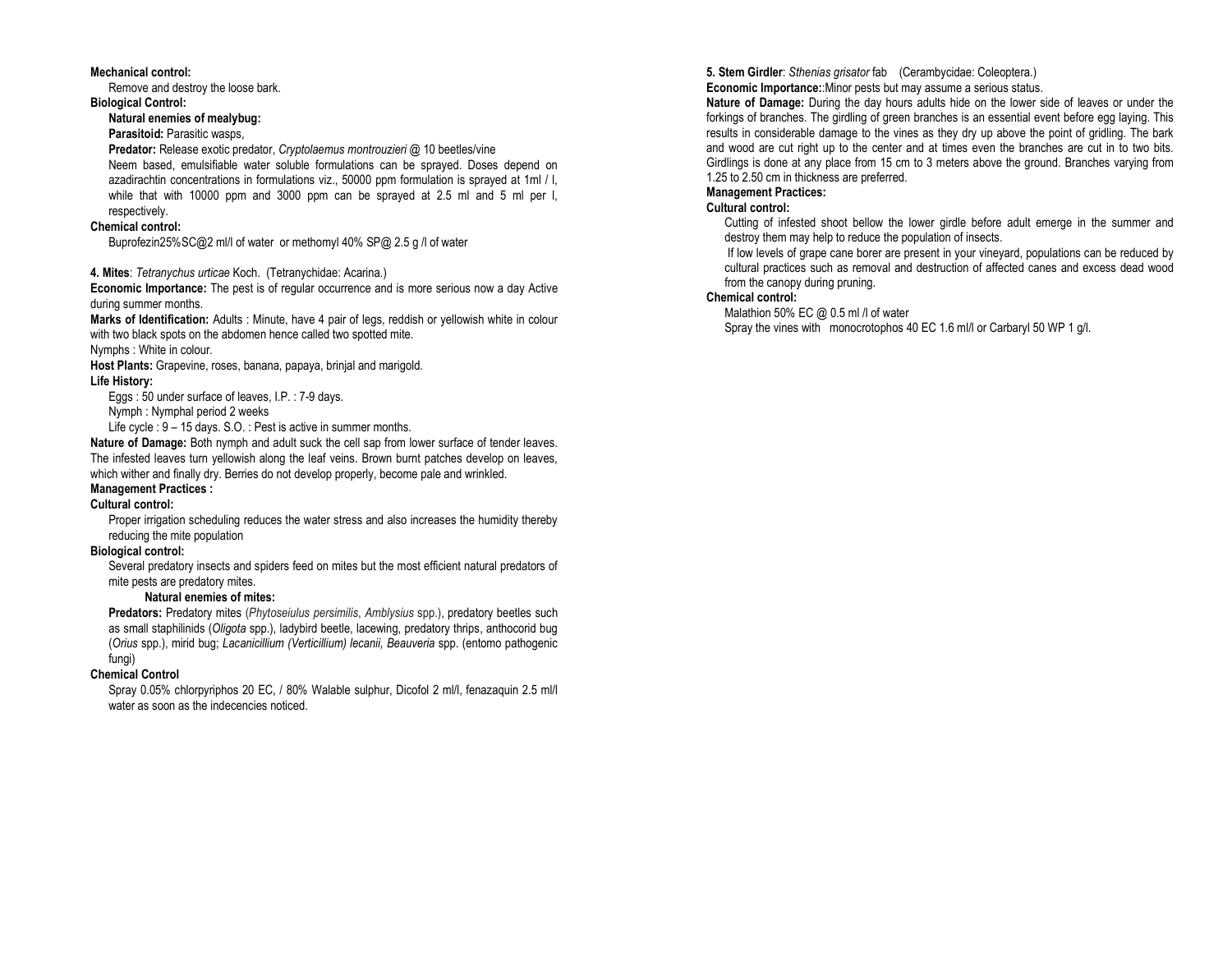## EXERCISE NO. 5 STUDIES ON PESTS OF GUAVA

1 Fruit fly : Bactrocera dorsalis, B. diversus, B. zonatus, B. cucurbitae (Trypetidae : Diptera) Economic Importance: It is a pest of potential importance on guava. Pest is seen allover the country.

Of many species Bactrocera, B. dorsalis is the most common causes considerable loss to fruit yield.

.<br>Host Plants : It is a pest of several fruits such as mango, guava, brinjal, chillies, loquat, apricot, plum, peach, cherry, chiku, ber, citrus etc.

Egg: Fly lays the eggs on developing fruits.

Larva: Maggots enter into the fruit and feed on the pulp. The damage leads to the formation of soft patches on the fruit and premature drop of fruits.

Pupa: The mature maggots come out of the fruit and fall to the ground and pupate in soil.

Nature of Damage: Premature fruit drop, fruits with exit holes and soft patches are the symptoms of damage.

## Management Practice:

Cultural Control:

Collection and destruction of fruits, periodical raking of the plant basins.

#### Chemical Control:

Incorporation of carbaryl 10D  $@$  50-100 g / tree manages the pupa. Poison baiting with a mixture of molasses / sugar @ 200 g and malathion 50 ml in 2litres of water kept in small earthen pots in the field attracts and kills the adults.

## 2. Spiraling white fly : Aleurodicus dispersus Rus. (Aleyrodid : Hemiptera)

Economic Importance: This is polyphagus species is widly distributed through out the world and was first reported to occur in India in 1995 on tapioca and other cultural crops. The pest mostly attacks old leaves during November and during April attacks tender leaves. Peak activity of pest is seen during the month of February. Adult spiralling whitefly is bigger than the other aleurodids.

Marks of Identification: Female are bigger in size and the males are recognizes distinct elongate claspurs.

## Life cycle :

Eggs are laid in groups of 15-25 on the undersurface of the leaf in circular fashion, hence spiralling whitefly. Fecundity is 200 eggs. Nymphs are covered with white cottony mass. Nymphs: 12-30 days

Host plant: It has many cultivated and wild hosts. The host plants include trees like Guava, papaya, banana, flower plants, forest trees and weeds.

Nature of damage: Both nymph and adults suck the cell sap from the leaves. Its infestation divatalise the plants due to extensive draining of sap and also development of sooty moulds on the honeydew excreted by the nymphs which fall on the leaves and fruiting bodies. The vigour of the plant and fruit yields are reduced.

## Management Practices :

#### Mechanical Control:

Timely pruning of plants and balanced nutrition. Arranging yellow sticky traps in the gardens especially during night times for the flying adults

#### Biological Control:

Aphelinid, Encarsia sp. Are the most important in reducing the population. Cryptolaemus montrouzieri and Mallada sp. are the other natural enemies associated with this pest.

## Chemical Control:

 Spray application of also reduce the damage Spray application of malathion 1% or neem oil 5% 0.5 ml /l or neem based product, the insect growth regulator diflufenthiuron 12% minimize severity of infestation. Acetamiprid 1 gm/l.

#### 3. Bark eating caterpillar or Bark borer: Inderbela quadrinotata W. I. tetraonis M Inderbellidae: Lepidoptera

Economic Importance: It causes severe damage to guava in Maharashtra State. Occasionally these pests in large numbers cause severe damage especially to old trees.

Marks of Identification: Moth: Short, stout, ashy grey in colour, large size with wings span of about 4 cm in female and about 3 cm in male, light grey to light brick red in colour with dark brown patches or dots on wings. Larva: Dirty brown in colour & measures 4 cm., ribbons of wood chips, frass & silken threads over the bark surface from the webbing.

Host Plants: Citrus, mango, ber, guava, pomegranate etc.

## Life History :

Eggs : 350, but in small groups of 15-20 eggs each on bark in May/June, IP: 8-11 days

Larva: L.P. 8-10 months till about 3rd week of April (Long larval period).

Pupa Pupation inside larval tunnel, PP. : 21-41 days.

Moth longevity: 3 days. No. of generation - 1/year.

Nature of Damage: Larvae bore into wood making short tunnels in which they remain hiding practically the whole day & come out for feeding on fresh areas only during night on the bark. Dirty, elongate, zigzag, ribbon like messy web consisting of bits of bark pices, exceta, an inch or more in width or even upto 2 feet in length found on trunks and branches of tree and their very presence gives an unhealthy look. As a result of feeding on bark the sap conducting tissues are damaged which interupt the translocation of cell sap. The growth & fruit setting is adversely affected.

## Management Practices :

## Mechanical Control:

Remove ribbon like silken webs from affected branches or trunks.

Probing - Killing the grubs by inserting pointed iron wires inside the holes.

## Chemical Control:

Inject CS2 or borer solution (2 parts  $CS_2$ : + 1 part chloroform + 1 part Creosote oil) in borer holes & plaster the holes with mud.

 Insert insecticide-soaked cotton plugs into the borer holes & plaster the holes with mud. Spray 4g carbaryl 50 WP or 10 ml fenitrothion 50 EC or 20 ml dichlorvos or chlorpyriphos 35 EC 20 ml in 10 lit of water. These chemicals should be applied after removing webbings.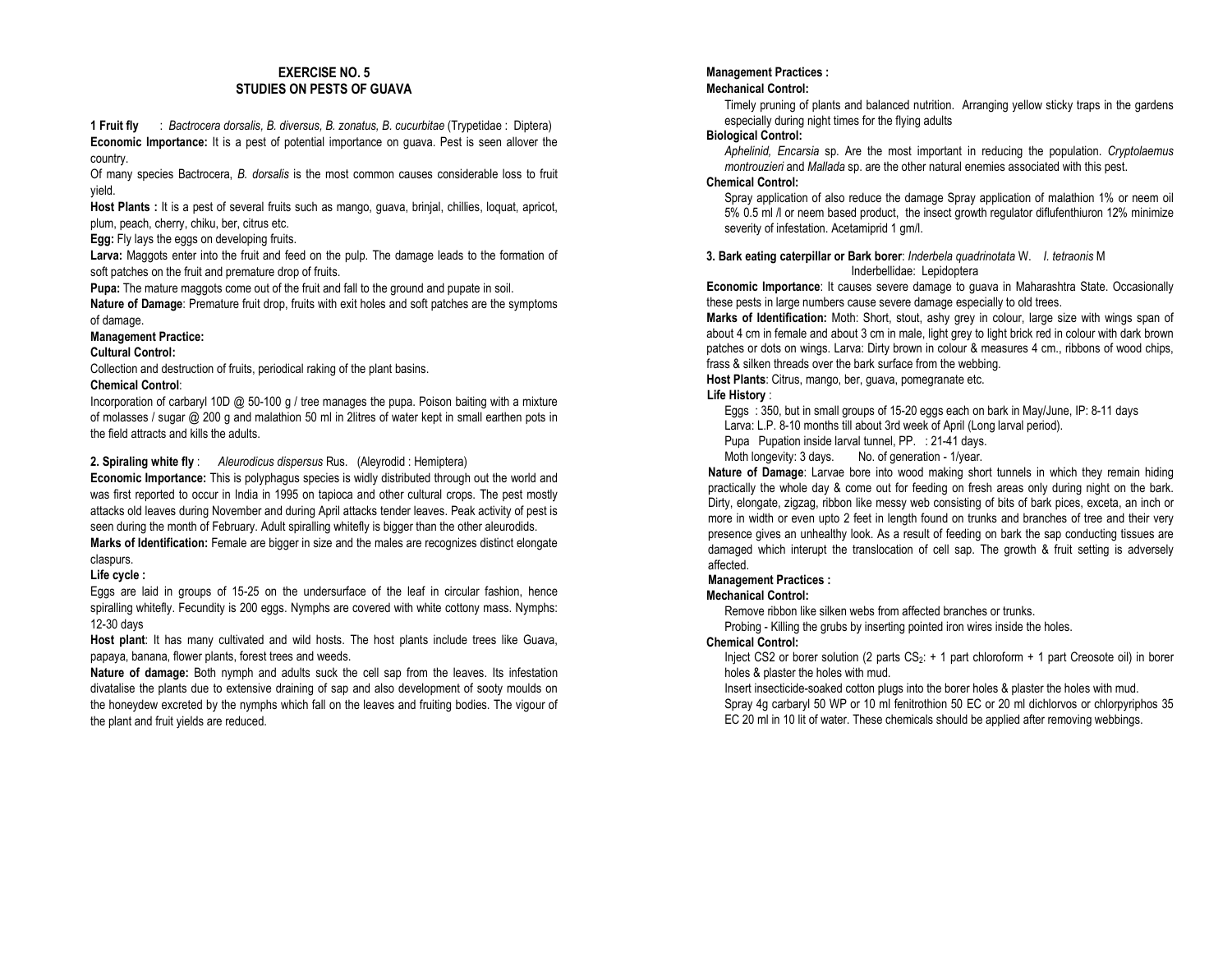## Biological Control:

Natural enemies- The parasite Zenilia haterusiae has been noticed attacking the larvae of this pest.

#### 4. Fruit Borer Complex:

a. Capsule borer: Conogethes punctiferalis Guenée (Lepidoptera: Crambidae)

- b. Pomegranate butterfly: Deudorix isocrates Fabricius (Lepidoptera: Lycaenidae)
- c. Fruit borer: Rapala varuna (Hewitson) (Lepidoptera: Lycaenidae)

#### Life Cycle:

Egg: Eggs are laid singly on tender leaves, stalks and flower buds. Larva:

 Pale reddish brown with black blotches and tubercles on body. (Capsule borer) Dark brown, short and stout, covered with short hairs, larval period lasts for 18-47 days. (Guava fruit borer/ pomegranate butterfly)

Pupa: Pupates on plants in stem or capsule. (Capsule borer)

Development occurs either inside the damaged fruits or on the stalk holding it. (Guava fruit borer/ pomegranate butterfly) Pupal period lasts for 7-34 days. Total life cycle is completed in 1 to 2 months.

#### Nature of Damage:

#### Capsule borer:

 Stem dries up as larva bores into it and then damages capsules. Caterpillar bores into young fruits but they may also bore into buds and tender shoots.

Feeds on internal contents (pulp and seeds)

Infected fruits dry up and fall off without ripening

The affected fruits are generally deformed at the point of entry of larvae.

Larvae faeces may be seen exuding out of the borer hole. Such fruits weaken, rot and drop down.

## Guava fruit borer/ pomegranate butterfly

Caterpillar/larva bores into young fruits.

Feeds on internal contents (pulp and seeds) making the fruit hollow from inside.

Fruit rotting and dropping.

# Magement Practice:

#### Cultural control:

Detect early infestation by periodic monitoring.

Keeping basin clean.

Maintain adequate aeration by proper training and pruning

Castor should not be cultivated close to guava as this is the most preferred host of this pest.

Collect and destroy the infested fruits regularly.

Cover fruits with paper bags.

Remove and destroy the affected fruits.

 Pomegranate should not be cultivated close to guava as this is the most preferred host of this pest

Collect and destroy the infested fruits regularly.

#### Mechanical control:

 Remove the affected ruits of the plant and destroy.Remove weeds of compositae family

Prune the affected parts of the plant and destroy them. Detect early infestation by periodic monitoring & install light trap @ 1/ acre to monitor in between 6 pm and 10 pm.and mechanical collection of insects

#### Chemical Control

Insecticides: malathion 50 EC 0.1% two rounds, one at flower formation and next at fruit set.

5. Green Scale Insects: Coccus viridis (Coccidae: Hemiptera)

## It is distributed through world.

Mark of Identification:

Nymphs pale lemon yellow.

Adults – green colour, flat and oval shaped softe scale

## Nature of Damage:

Nymphs and adult suck cell sap from leaves.

Yellowing of leaves takes place. Management Practices:

# Cultural control:

Pruning of the scale infested twigs.

# Biological control:

Natural predators usually keep this insect in check.

Field releases of Predator- Cryptolemus montrouzieri - 20 beeteles/tree.

Parasitoids- Aneristis spp, Coccophagus cowperi, C. bogoriensis

## Chemical control:

 Foliar spray with Quinalphos 25% EC @ 2.5 ml/l of water, Thiamethoxam 25% WG 0.25 gm/ lit water.

#### 6. Mealy bugs: Ferrisia virgata Cock. (Pseudococcidae: Hemiptera.)

 It is otherwise called white tailed mealy bug /striped mealy bug. It is a widely distributed species in tropical and subtropical countries.

Host Plants: It also infests bhendi, amaranthus, coccinia, colocasia, lab lab, tomato, brinjal, cashew, anona, guava, amla, grape, tobacco, pepper, cotton, betelvine

Mark of Identification: Female bug is apterous with two long prominent waxy filaments at the posterior end and a number of waxy hairs over the body covered with waxy powder. In the posterior end of the body, the dorsum has a prominent blackish patch.It has the habit of encircling itself by secreting thin glassy threads of wax specially when its population is less.Reproduction takes place both sexually and parthenogenitically, the latter being more common. Mating takes place only once and lasts for about 12-23 minutes.

Life cycle: The female lays the eggs in groups which lie under its body. Fecundity ranges from 109 to 185 during aoviposition period of 20-29 days. Incubation period is about 3-4 hours. Male and female nymphs moult 3 - 4 times respectively and their development period varies from 26 to 47 and 31 to 57 days. Longevity of female is 36-53 days and that of male is only 1-3 days.

Nature of Damage :Nymphs and adults remain clustering upon the terminal shoots, leaves and fruits and suck the sap which results in Yellowing, withering and drying of plants or shedding of fruits etc. Formation of sooty mould due to honey dew excretion. In dry weather they may move down below ground and inhabit the roots.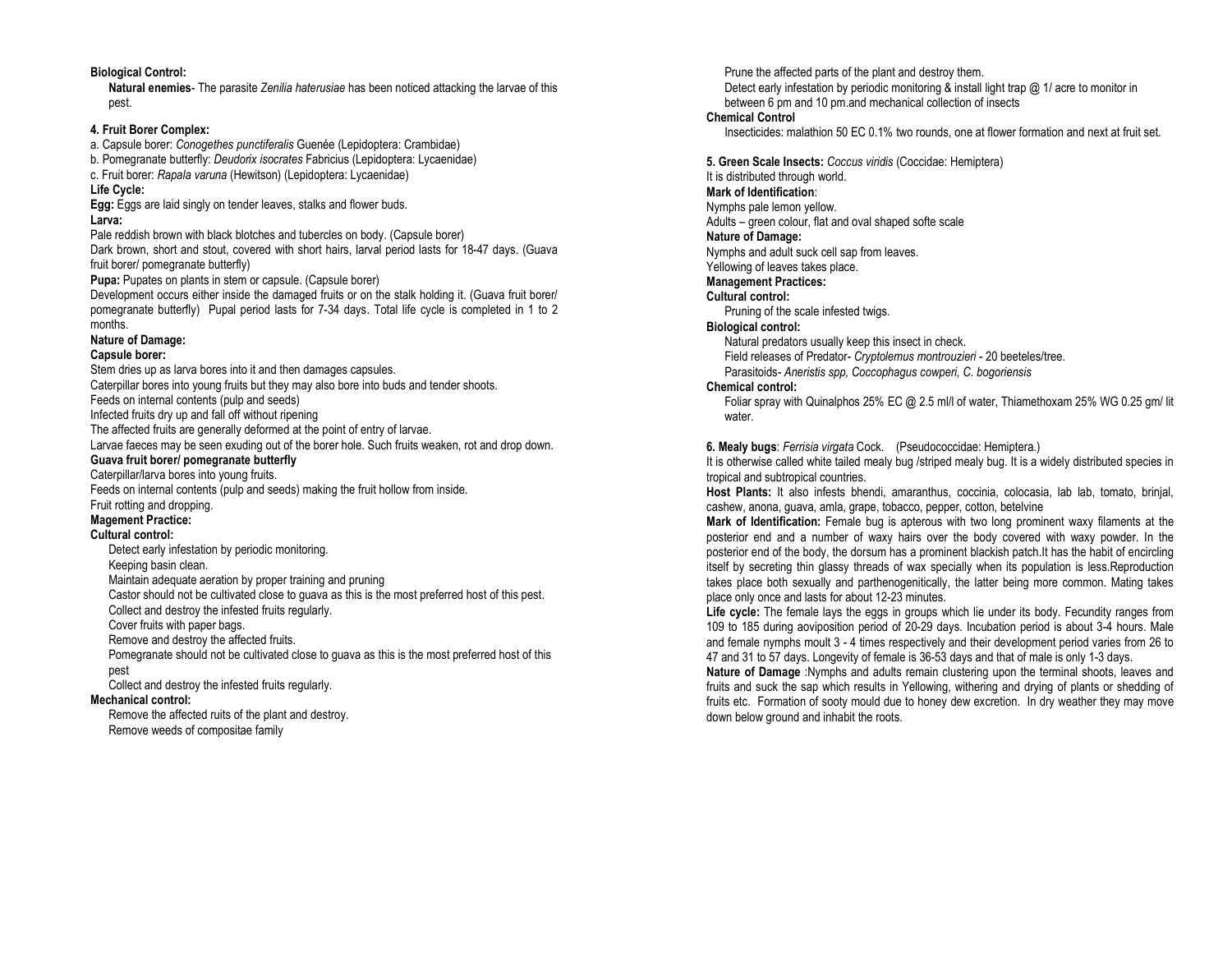#### Management Practice:

#### Cultural:

Periodical raking of basins and application of balanced dose of fertilizers especially N.

#### Mechanical:

 Pruning and destruction of the infested twigs. The branches that are touching the ground to be cut and destroyed.

Arranging the polythene sheet around the stem.

#### Biological control:

 Predators Chrysoperla carnea, Cryptolaemus montrouzieri, Pullus sp. suppress the natural population.

## Chemical Control:

Spray dichlorvos1.0 ml/l or acephate 1.5 g/l.

## EXERCISE NO. 6 STUDIES ON PESTS OF BANANA AND PAPAYA

## PESTS OF BANANA

1. Banana Root Stock/Rhizome Weevil: Cosmopolites sordidus Germar Curculionidae: **Coleoptera** 

## Economic Importance:

 It is distributed throughout India and is a serious pest of banana. This pest is also recorded on cacao.

## Lifele Cycle:

Eggs: White elongated oval eggs are laid singly in small pits made in the pseudo stem near ground level. They measure about 2-3 mm long. Eggs hatches in 5 -8 days.

Grub is dwarf, stumpy, legless creamy white with a red head and wrinkled body. Larval period 14-21 days.

Pupa: Pupation takes place in an oval chamber prepared just beneath the surface of the sucker. The pupal period is 5-6 days.

Adult is medium sized, 10-13 mm long, stout, brown initially but turns almost black after a few days. Longitudinal ridges are seen on elytra and abdomen is not covered fully. The adults also tunnel within the stem feeding on internal tissues during night.

#### Nature of Damage:

 The grubs tunnel the rhizome, which is roughly circular and increases in size with the growth of the grubs. The rhizome becomes riddled with tunnels. The leaves turn yellow and dry. The tissue at the edge of the tunnel turns brown and rots. The grub also bores into the pseudo stem even up to 2-3' up. Due to the damage, the banana plants may break down when there is strong wind. Blackened mass of rotten tissue in which case the grub deserts the rhizome.

 The plants may show premature withering, the leaves become scarce, and the fruits become under sized. Very few suckers emerge from the affected plant.

#### **MANAGEMENT:** Cultural Control:

Obtaining suckers from healthy fields for planting.

Clean cultivation and sanitation in the orchard.

Avoiding ratooning and changing the field every year.

 Uprooting and destroying the affected pseudo stem and rhizome in which grubs are present. Trimming the rhizome

Avoid growing Robusta, Karpooruvally, Malbhog, Champa and Adukkar

Grow less susceptible varieties like Poovan, Kadali, Kunnan, Poomkall

## Mechanical Control:

Use cosmolure trap at 5/ha

Give temporary support to the plant.

#### Chemical Control:

 Before planting, the suckers should be dipped in 0.1 per cent quinalphos emulsion. Dusting the pits with carbaryl 10D 50g/ pit or 250 g neem cake/ pit before planting. Applying contact insecticide during July - September at fortnightly intervals to prevent attack.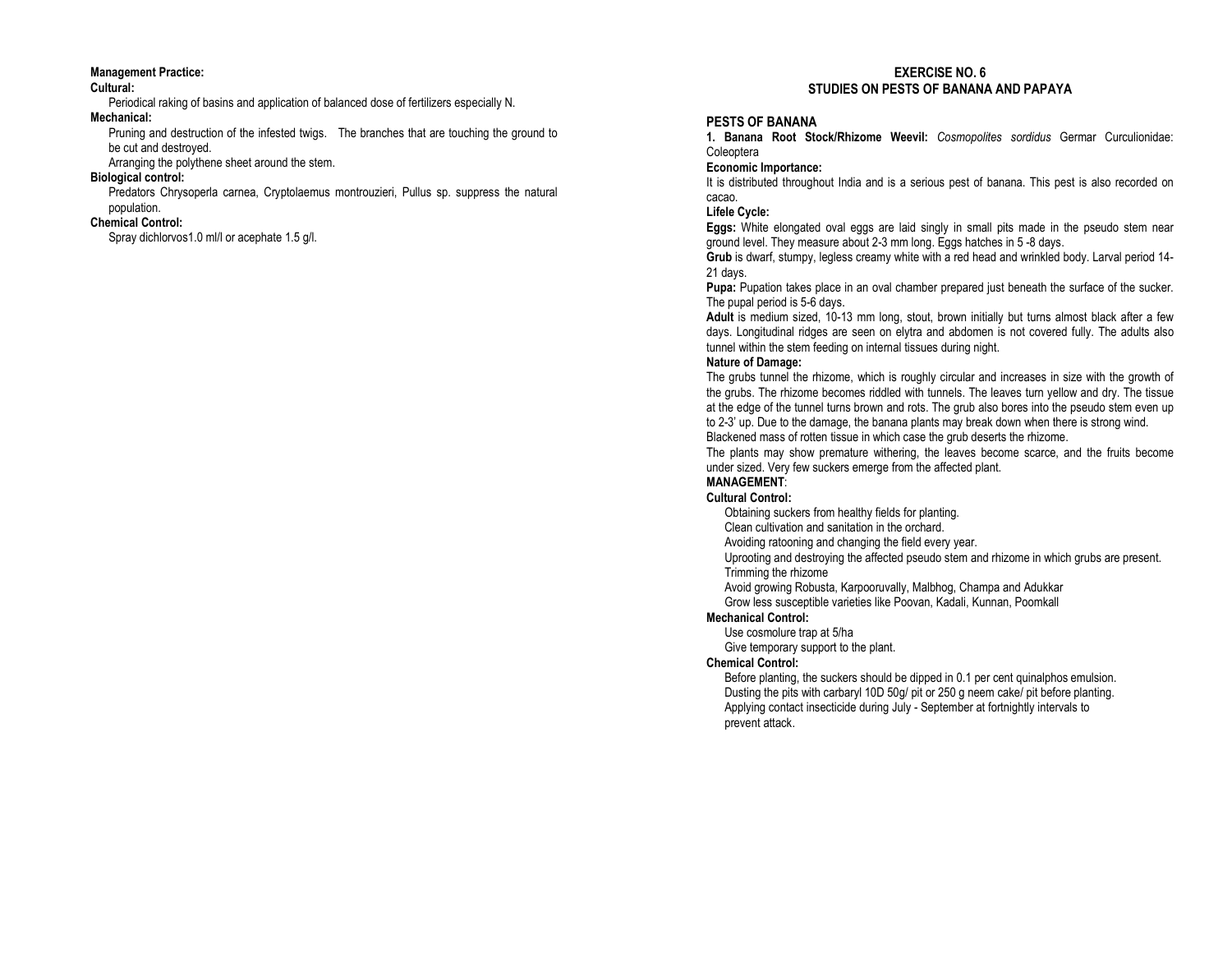Soil incorporation at the time of planting: carbofuran 3 G 10g, phorate 10 G 5 g/plant. Spraying the pseudostem and drenching around the base of the tree with chlorpyriphos 2ml /l and after a week spraying and drenching with malathion 2 ml/ l

 Apply castor cake 250g or carbaryl 50g dust or phorate 10g per pit before planting also prevents infestation

In Severe attack dimethoate, methyl demeton may be sprayed around the collar region.

2. Banana (Pseudo) stem weevil / borer: Odoiporus longicollis Olivier Curculionidae: Coleoptera It is a serious pest of banana in Tamil Nadu, Uttar Pradesh, Manipur, West Bengal, Kerala, Assam, Bihar, Karnataka.

#### Life Cycle:

Eggs are laid at random on cut ends of pseudostem, yellowish-white, cylindrical in shape. Egg period is 3-5 days in summer and 5-8 days in winter

Grubs are apodous, creamy white with dark brown head. Larval period is 26 to 68 days in summer and winter, respectively.

Pupa is pale yellow colour, fibrous cocoon formed inside the tunneling on the periphery. pupal period is 20-29 days in summer and 37-44 days in winter.

Adults are robust, reddish brown and black weevils. 20-25 days.

## Nature of Damage:

Grub bore into pseudostem making tunnels.

Tunneled part decomposes and pseudostem becomes weak.

They also Cut holes on outer surface later blackened mass comes out from the bore hole.

Wilting of the plant. Infestation of the weevil normally starts in 5 month old plants.

# Management Practice:

## Cultural control:

Remove dried leaves periodically and keep the field clean

Prune the side suckers every month

Use healthy and pest free suckers to check the pest incidence

Do not dump infested materials into manure pit

Uproot infested trees, chop into pieces and burn

## Chemical Control:

 Foliar spray with chlorpyriphos 2.5 ml/l two to three times at three weekly intervals, injection of dichlorvos 1ml/l into the bore hole are effective measures.

3. Banana Rust thrips: Chaetanaphothrips signipennis Bagnall Thysanoptera: Thripidae Pest is prominent in Uttar Pradesh. Warm and humid weather is favorable. Adult banana rust thrips reproduce sexually. The entire life cycle (egg to adult) of banana rust thrips is completed in approximately 28 days but may take up to 3 months during the cooler season. Life Cycle:

#### Egg: After mating, females lay kidney-shaped eggs that are invisible to the naked eye by depositing them in plant tissue where the thrips feed. Eggs hatch into nymphs in 6 to 9 days Nymphs are gregarious and feed by sucking the plant sap with their mouthparts.

Prepupa and pupa: Prepupae look similar to nymphs but have wing pads. After 2 to 5 days, prepupae enter the pupal stage, which has longer wing pads. Both stages remain in the soil, medium or debris beneath the host plant and are capable of crawling but do not feed.

Adult - Yellowish white with shaded wings.

## Nature of Damage:

 Yellowing of leaves and rusty growth over fruit. The early symptoms appear as water-soaked smoky areas where the colonies congregate to feed and oviposit between touching or adjacent fruit. Rusty reddish discolouration on the fingers. These areas then develop the typical rusty-red to dark brown-black discolouration.

## Management Practice:

#### Cultural Control:

Destroya all volunteer plants and old neglected plantation.

Use healthy and pest free suckers for plantaion.

 Regular checking of fruit under the bunch covers is essential to ensure the damage. Mechanical control:

Hot water treatment prior to planting.

Bunch covers (which cover the full length of the bunch) protection applied very early.

## Bilogical Control:

Nymphal parasitoid of thrips: Ceranisus menes

Predators of thrips: Syrphid fly, Predatory thrips, Lacewing, Coccinellid.

#### Chemical Control:

 Bunches, pseudostem and the suckers should be sprayed with chlorpyrifos 2 ml/l. Soil application of fipronil and bifenthrin.

4. Banana aphid: Pentalonia nigronervosa Coquerel Aphididae: Hemiptera Pest is distributed in West Bengal, Uttar Pradesh, Tamil Nadu, Karnataka, Maharashtra, Kerala, Delhi, Gujarat, Andaman and Nicobar.

## Life Cycle:

Nymph: Oval or slightly elongated, reddish brown with six segmented antennae. 3-5 days. Adult: Small to medium sized aphids, shiny, reddish to dark brown or almost black. They have six segmented antennae and prominent dark veins. Adults start producing young one day after reaching maturity. They can give birth to 4 aphids per day. A single female produces 35-50 nymphs during its life span of 27-37 days. There are four instars and each instar is completed in 2-3 days. 30-40 overlapping generations are seen in a year.

## Nature of Damage:

 The nymphs and adults suck sap from the plant parts and in case of severe infestation progressive leaf dwarfing, leaf curling is seen. Fruit bunches become small and the fruits are distorted. These aphids also act as persistent vectors of Bunchy top of banana.

# Management Practice:

## Cultural control:

 Musa AAB variety of banana is resistant to aphids and thus resistant to Bunchy top. Ensure clean cultivation.

## Biologiocal Control:

Predators: Encourage activity of predator coccinellids such as Scymnus, Chilomenes sexmaculatus, and lacewing, Chrysoperla carnea, ladybird beetles and parasitic wasps. Carrot family, Sunflower family, Marigold, Buck wheat, Spear mint (Syrphid mite, lace wing, Minute pirate bug, Damsel bug and lady beetle).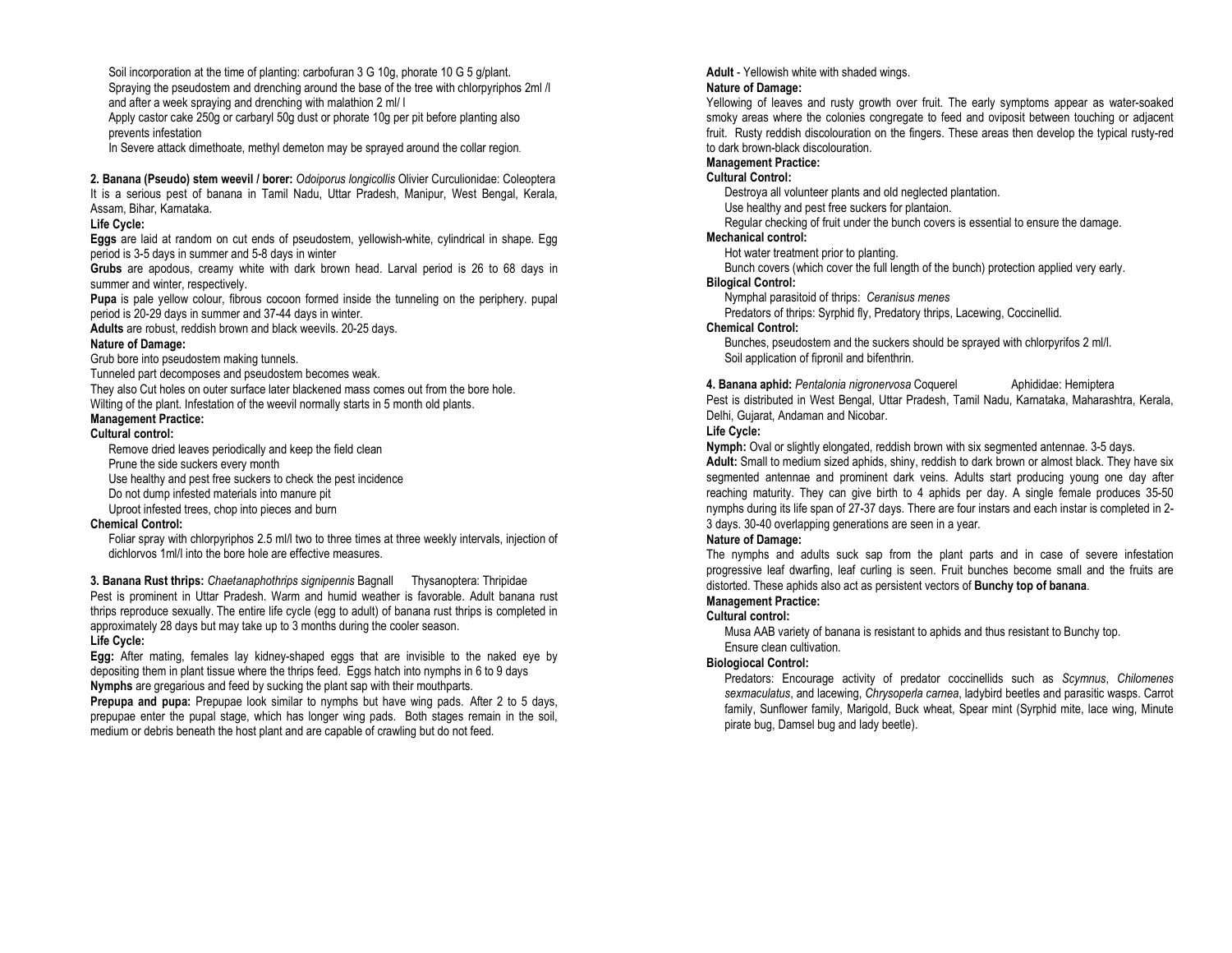#### Chemical control:

 Spray application of dimethoate 30% EC 2 ml/l or monocrotophos 1.6 ml/ l is effective. Apply carbofuran 3% CG @166 g/sucker, direct the spray towards the crown and pseudostem base upto ground level.

5. BananaTingid or Lacewing Bug: Stephanitis typicus Distant (Hemiptera: Tingidae) Pest is distributed in Tamil Nadu, Malbar Coast, Gujarat. Small, whitish lacewing bug found in

## colonies on the foliage.

Host Plants: Coconut, oil palm, banana, turmeric, cardamom, and Colacasia. Life Cycle:

Nymphs: Yellow colour nymphs found on the under surface.

Adult: Yellow colour with minute fringed wings, seen under surface of leaves.

#### Nature of Damage:

 Nymphs and adult suck the cell sap from underside of leaves and leave become pale, yellowish. Infestation leads to the formation of white leaf spots surrounded by brown yellow hallow. Management Practice:

# Cultural control:

 Collect and destroy the damaged leaves, flowers and fruits along with life stages Mechanical control:

Use yellow sticky trap at 15/ha

#### Chemical control:

Spraying dimethoate 30 EC 2 ml/lit.

6. Banana leaf eating caterpiller: Spodoptera litura Fabricius (Lepidotera: Noctuidae)

 It is found throughout the tropical and sub tropical parts of the world, wide spread in India. Host Plants: Besides tobacco, it feeds on cotton, castor, groundnut, tomato, cabbage and various other cruciferous crops.

## Life Cycle:

Eggs: Female lays about 300 eggs in clusters. The eggs are covered over by brown hairs and they hatch in about 3-5 days.

Larva: Caterpillar measures 35-40 mm in length, when full grown. It is velvety, black with yellowish – green dorsal stripes and lateral white bands with incomplete ring – like dark band on anterior and posterior end of the body. It passes through 6 instars. Larval stage lasts 15-30 days. Pupa: Pupation takes place inside the soil, pupal stage lasts 7-15 days.

Adult: Moth is medium sized and stout bodied with forewings pale grey to dark brown in colour having wavy white crisscross markings. Hind wings are whitish with brown patches along the margin of wing. Pest breeds throughout the year. Moths are active at night. Adults live for 7-10 days. Total life cycle takes 32-60 days. There are eight generations in a year.

## Nature of Damage:

 Young larvae feed by scrapping the leaves from ventral surface Later on feed voraciously at night on the foliage.

## Management Practice:

Cultural methods:

 Collect and destroy egg masses and caterpillars Use burning torch to kill the congregating larvae

Summer ploughing to expose to the pupae. Grow repellant plants: Osimum/ Basil

Attractant plants: Carrot family, Sunflower family, Buck wheat, hairy vetch\*, alfalfa, corn, shrubs(Minute pirate bug & Lace wing)

Nectar rich plants with small flowers i.e anise, caraway, dill, parsley, mustard, Sun flower, hairy vetch\*, buck wheat and cowpea (Braconid wasp)

## Mechanical control:

Hand pick and destroy the egg masses and caterpillars

Collect and destroy the damaged plant parts.

Use pheromone @ 4-5 traps/acre.

Use light trap to attract and kill the adults.

Stir the soil at the base of the plant to expose the pupae.

#### Biological control:

Field release of egg parasitoids

Telenomus spodopterae

Telenomus remus

 Encoerage the activity of larval parasitoids Ichneumon promissorius Carcelia spp, Campoletis chlorideae

Pupal parasitoids: Ichneumon sp

Predators: Chrysoperla carnea, Coccinellids, King crow, Braconid wasp, Dragon fly, Spider, Robber fly, reduviid, Praying mantis, Fire ants, Chaetopthalmus (crab), Conserve nematode, Ovomermis albicans

#### Chemical control:

Spray quinalphos 25 EC @ 2 ml/lit water, Flubendiamide 0.5 ml/l of water.

# PESTS OF PAPAYA

1. Mealybug: Paracoccus marginatus Williams & Granara de Willink Pseudococcidae: Hemiptera The papaya mealybug is believed to be native of Mexico and/or Central America, where it never acquired the status of a serious pest. The pest has been recently noticed in other states such as Karnataka, certain parts of Andhra Pradesh and Malappuram and Thrissur districts of Kerala. The pest has also spread to Pune area of Maharashtra and is likely to be reported from other parts of the country as well.

## Life Cycle:

Egg: Females usually lay 100 to 600 eggs. Eggs are greenish yellow and are laid in an ovisac sac that is three to four times the body length and entirely covered with white wax. Egg-laying usually continuous over a period of one to two weeks.

Nymph: Eggs hatch in about 10 days, and nymphs or crawlers begin to actively search for feeding sites.

Adult: The adult female is yellow, approximately 3 mm long and 1.4 mm wide and is covered with a white waxy coating. Adult males are pink, especially during the pre-pupal and pupal stages, but appear yellow in the first and second instars. Adult males are approximately 1.0 mm long, with an elongate oval body that is widest at the thorax (0.3 mm).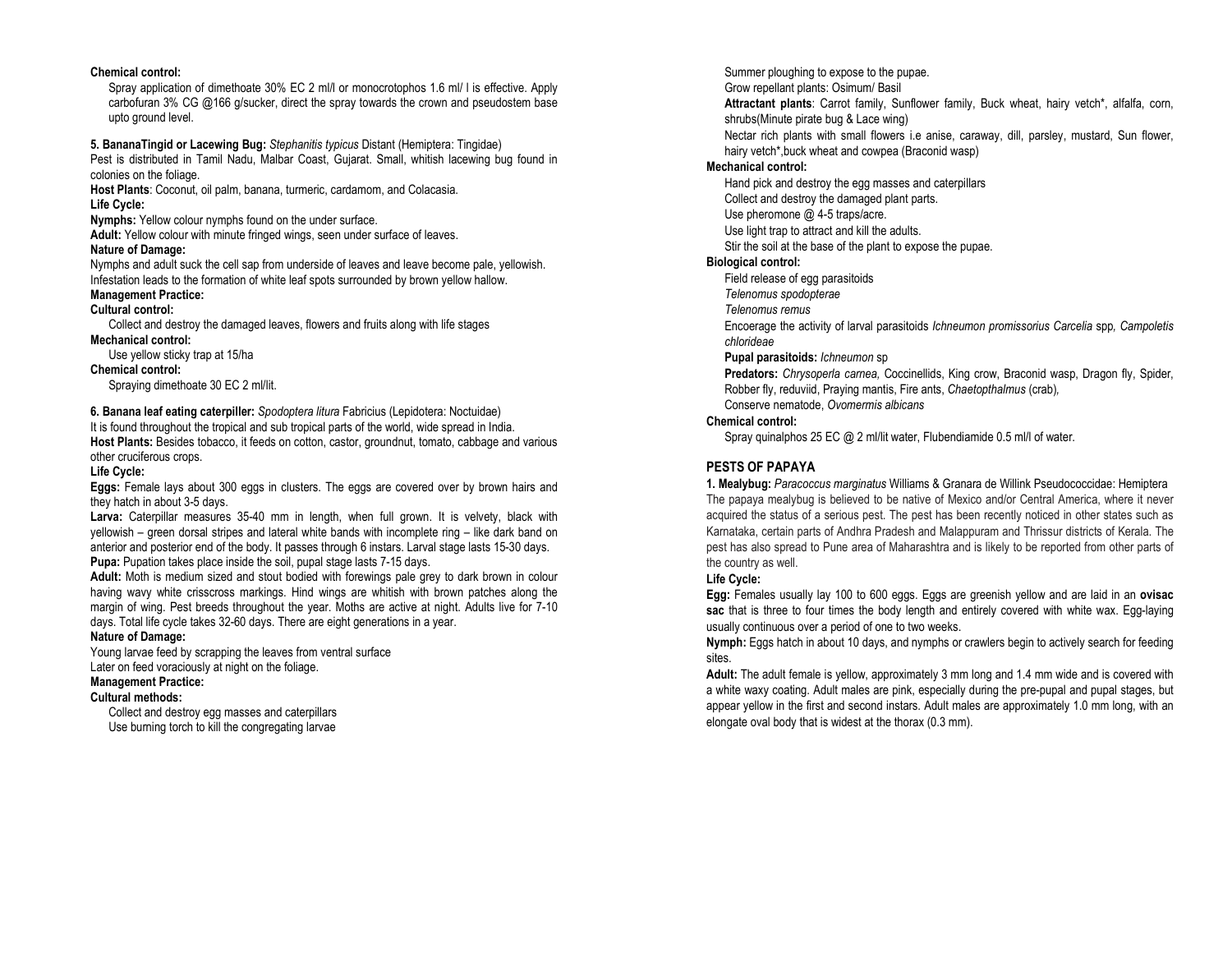#### Nature fo Damage:

 Nymph and adult suck cell sap. Initially the affected portion will be cholotic, later changed to brown and dry away. These bug excrete honey dew and as a result infested portion becomes shiny and moist and to this, secondary infection by sooty fungus, Capnodium occurs results in black covering the affected parts. Papaya mealy bug is polyphagous pest. Pest can be observed on leaves, stem and fruits as clusters of cotton like masses.

#### Cultural control:

 Removal of weeds and alternate host plants like hibiscus, bhindi, custard apple, guava etc in and nearby vineyards throughout the year.

#### Mechanical control:

Detrash the crop on 150 and 210 DAP.

#### Biological control:

Natural enemies of the papaya mealybug include the commercially available mealybug destroyer Cryptolaemus montrouzieri, ladybird beetles, lacewings, hover flies, Scymnus sp. and certain hymenopteran and dipteran parasitoids. Conservation of these natural enemies in nature plays important role in reducing the mealybug population. In the nature, lepidopteran predator, Spalgis epius (Lycaenidae) is a well known representative of carnivorous butterfly feeding on various species of pseudococcids and coccids.

#### Chemical Control:

Locate ant colonies and destroy them with drenching of chlorpyriphos 20 EC @ 2.0 ml/litre of water. If the activities of natural enemies are not observed, use of botanical insecticides such as neem oil (1 to 2%), NSKE (5%), or Fish Oil Rosin Soap (25g/litre of water) should be the first choice. Apply recommended chemical insecticides as the last resort such as profenophos 50 EC (2 ml/litre), chlorpyriphos 20 EC (2ml/litre), buprofezin 25 EC (2 ml/litre), dimethoate 30 EC (2 ml/litre), thiomethoxam 25 WG (0.6 g/ litre), imidacloprid 17.8 SL (0.6 ml/litre).

#### 2. Papaya whitefly Bemisia tabaci Gennadius Aleyrodidae : Hemiptera

 Papaya is one of the important commercial fruit crops of India and is known to be attacked by several insect pests. Among the pests, papaya whitely Bemisia tabaci is becoming a very serious pest in papaya growing areas particularly during summer months, (from February to April). Whitefly is the vector for leafcurl viral disease.

## Life Cycle:

Eggs: Female whitefly lays about 50-80 eggs mainly under the surface of leaves in 2-12 days. Eggs hatch de-ending upon the condition i.e., in April - September months 5-1 days, in December January months 17-33 days and in February March 7-16 days are required.

Nymphs are greenish yellow in colour, and nymphal period varies depending upon the conditions which vary from 14-86 days & pupates for 2-8 days.

## Adults are yellow in colour.

## Nature of Damage:

 Both the nymphs and adults suck the sap from the lower surface of the leaves. These insects cause the damage directly by sucking the sap which leads to yellowing of leaves and later on the leaves wither away and also indirect damage is caused by spreading of the leaf curl virus from one plant to other.

## Management Practice:

## Cultural Control:

 Sow sorghum or maize around the field (2-3 lines) to prevent whiteflies migration from other fields.

## Biological Control:

The pest can be successfully tackled by Chrysoperla spp.and Brumus spp. are the natural enemies for the pest.

#### Chemical Control:

 If incidence is observed in field, spray 1 ml. dimetnoate, on 2.0 ml malathion a 1ml oxydemeton methyl on 1.5 ml. trizophos 40% EC in one liter water. Avoid pyrethroid spray until the menace of whitefly is brought under control.

3 Green peach aphid Myzus persicae Aphididae: HemipteraLife Cycle: Adult - Dark brown to chocolate brown colour Nature of Damage: Nymphs and adults suck the sap from leaves, petioles and fruits Leaf curling and falling. Premature fruit drop. Management Practice: Mechanical Control: Remove and destroy damaged plant parts Biological Control:

 Field release of parasitoid Aphelinus mali and predators, Coccinella septumpunctata. Chemical Control:

# Spray dimethoate 0.03% or methyl demeton 0.025%

4. Ash weevils, Myllocerus spp Curculionidae: Coleoptera Life Cycle: Grub - small, apodous of leaf margin by adults. Adult – greenish white with dark lines on elytra Nature of Damage: Grub feed on the roots. Wilting of young saplings notching Management Practice: Mechanical Control: Collect and destroy the adults Mechanical Control: Dust lindane 1.3 D at 25 kg/ha to kill grubs. Spray carbaryl 50 WP at 2g/lit.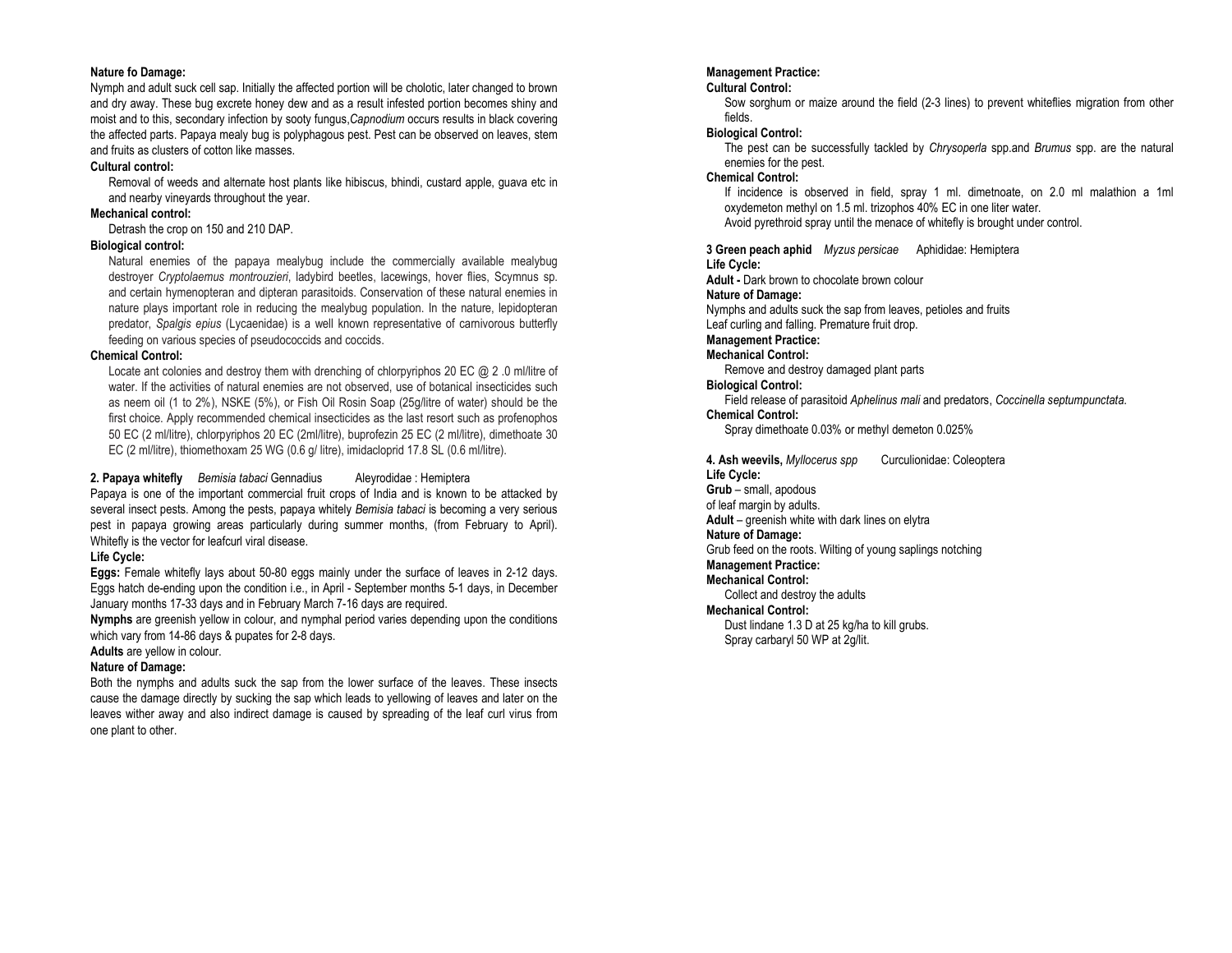## EXERCISE NO. 7 STUDIES ON PESTS OF SAPOTA (CHIKU)

1. Chiku moth / Sapota Leaf Webber: Nephopteryx eugraphella R. (Pyralidae : Lepidoptera) Economic Importance: It causes considerable damage to leaves and buds.

Marks of Identification: Adult moth : Small, grey coloured, slender bodied insect having black forewings with yellow spots on the basal half and black transverse lines on the remaining half. Caterpillar : 25 mm long slender small, active, deep pink in colour with 3 longitudinal pinkish brown strips on each side of the body.

Host plants: Sapota and bakul.

## Life History:

 Eggs : Pale yellow, oval shape, 225, singly or in groups on tender shoots or ventral side of leaves, 2-4 days in summer and 4-11 days in winter.

Larva : L.P. : 13-26 days in summer and 31-60 days in winter.

 Pupa : Pupation inside the fold of webbed leaves. P.P. 1-2 weeks in summer and 2-4 weeks in winter. Life cycle : 4-5 weeks in summer and 7-13 weeks in winter.

S.O. : Pest is active in June-July.

Nature of Damage: The caterpillar webs the tender leaves with silken treads and excreta and feeds on them under concealed condition. Also bore the buds and tender fruits. The infestation of the pest can be detected by the presence of webbed shoots, dark brown patches on leaves and dried leaves in clusters on the tree.

## Management Practices:

## Cultural control:

Collection and destruction of leaf webs with caterpillars, Clean cultivation

Biological control: Neem seed kernel extract (NSKE) 5 %

## Chemical control:

 Spray application of chlorpyriphos 2 ml/l or monocrotophos 1.6 ml/l or carbaryl 3 g/l is effective.

2. Sapota Seed Borer: Trymalitis margarias Meyrick (Lepidoptera: Tortricidae)

## It is native of Mexico or Central America.

Host plants: Sapota

## Life History:

Eggs: A female moth lays eggs on medium sized immature fruits of sapota with the fecundity of 29 to 255 eggs / female.

**Larva**: The larvae are very minute, white in colour with pinkish tinge. L.P. : 13-12

Pupa: Pupation inside the fold of webbed leaves or in soil. P.P. 11-14 days Life cycle: 31-36 days. Adults: The adult is a small delicate greyish white moth with bell shaped wings and resembles bird droppings.

Nature of Damage: The seed borer is a monophagous pest attacking immature fruits of sapota. A neonate larva bore into the fruit and finally enters the seed. The larvae feed only on endosperm of the seed. Full grown larvae prepare a tunnel to come out for pupation. Due to the infestation of the pest quality of the fruit deteriorates and hence the market price goes down.

## Management Practicies:

## Mechanical Control:

Sanitation: Sanitation is to be maintained for eliminating the sources of seed borer infestation. Collection and destruction of the off season stray mature sapota fruits after main harvest till November will bring down the pest incidence. Eliminate the sourse of seed infestation. Light Trap 1/Ha

## Chemical Control:

Spraying of Deltamethrin 2.8% EC @ 1 ml/l of water, *Bt* @ 1 gm/l of water.

3. Fruit fly: Bactrocera (Dacus) dorsalis (Diptera: Tephritidae)

Fruit flies are important fruit pests that attack several cultivated species of high commercial value in subtropical and tropical areas of the world. Its larvae infest sapote, sapodilla, willowleaf lucuma, and related fruits.

## **Life History:**

Egg: The eggs of Bactrocera species are very similar. Size, 0.8 mm long, 0.2 mm wide, with the micropyle protruding slightly at the anterior end. The chorion is reticulate (requires scanning electron microscope examination). White to yellow-white in colour.

Maggot: The third-instar, which has a typical maggot appearance, is about 10 mm in length and creamy white. The only band of spinules encircling the body is found on the first segment. The external part of the anterior respiratory organs, the spiracles, located one on each side of the pointed or head end of the larva, has an exaggerated and deflexed lobe at each side and bears many small tubercles. The caudal segment is very smooth. The posterior spiracles are located in the dorsal third of the segment as viewed from the rear of the larva. The mature larva emerges from the fruit, drops to the ground, and forms a tan to dark brown puparium about 4.9 mm in length. The entire larval stage lasts for 11-15 days.

Pupa: When mature, larvae drop to the ground and pupate in the soil. The puparium is yellowishbrown and seed-like. Adults emerge in about 10 days.

Adult: Generally, the abdomen has two horizontal black stripes and a longitudinal median stripe extending from the base of the third segment to the apex of the abdomen. These markings may form a "T" shaped pattern, but the pattern varies considerably. Females begin to lay eggs about 8 days after emergence from the puparium. Under optimum conditions, a female can lay more than 3,000 eggs during her lifetime, but under field conditions approximately 1,200 to 1,500 eggs per female is considered to be the usual production. Ripe fruit are preferred for egg laying, but immature ones may be also attacked.

## Nature of Damage:

Maggot bore into semi-ripen fruits with decayed spots and dropping of fruits. Oozing of fluid.

Brownish rotten patches on fruits.

## Management Practicies:

## Cultural Control:

Collect fallen infested fruits and dispose them by dumping in a pit and covering with soil.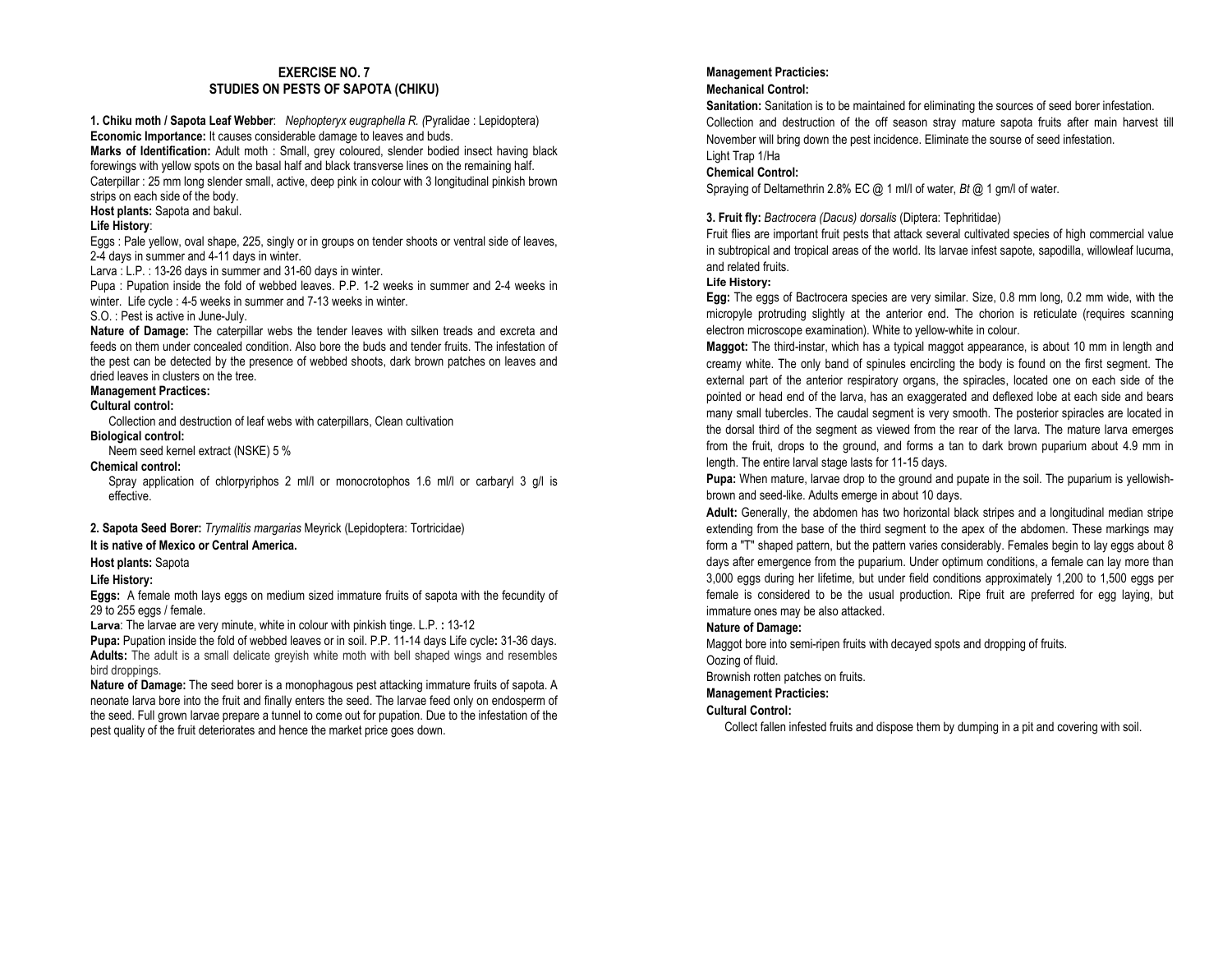#### Mechanical Control:

Raking the soil around the tree to expose the pupa Monitor and mass trap the fruit flies with methyl eugenol traps. Use bait spray combining any one of the insecticides and molasses

## Biological Control:

Natural enemies of fruit fly: Parasitoids: Fopius arisanus, Diachasmimorpha kraussi

## Chemical Control:

Traps of Methyl Eugenol and spray of pesticide is recommended. Spray malathion 50% EC 2ml/lit. There is a range of other chemical products that can be applied via cover spray, such as clothianidin and chlorpyrifos.

# **4. Sapota stem borer:** *Plocaederus ferrugineus* L. (Cerambycidae: Coleoptera)

#### Life History:

 Adult - medium sized reddish brown beetle. Head and thorax - dark brown or almost black.

#### Nature of Damage:

 Presence of small holes at the collar region, Gummosis. Extrusion of frass through the bore holes at the collar region Yellowing and shedding of leaves. Drying up of twigs and gradual death of the tree.

## Management Practice:

#### Cultural Control:

Collect and destroy the damaged plants Field sanitation.

#### Mechanical Control:

Scraping the loose bark to prevent oviposition by adult beetles. Hook out the grub from the bore hole.

#### Mechanical Control:

Swab Coal tar + Kerosene @ 1:2 or Carbaryl 50 WP 20 g / I on the basal portion of the trunk (3 feet height) ater scraping bark.

Padding with monocrotophos 36% WSC 10 ml in 2.5 cm /tree soaked in absorbent cotton. If infestations are severe then apply the copper oxychloride paste on the trunk of the tree. Apply monocrotophos 10 to 20 ml/ hole ater hook out of grub (or) One celphos tablet (3 g aluminum phosphide) per hole. Apply carbofuran 3G 5 g per hole and plug with mud.

## 5. Sapota hairy caterpillar: Metanastria hyrtaca Cramer (Lasiocampidae: Lepidoptera) Life History:

Egg: Eggs are laid in rows or group. Egg period is 9-12 days.

Larva - yellowish brown with black spots and long lateral tufts of hairs. Caterpillar is 6.5 cm long. Black head and median dorsal brownish band extending to second abdominal segment. Larval period is 45-60 days.

Pupa: It pupates on tree trunks in a cocoon made up of silk andbody hairs.

Adults: Gravish head and thorax and whitish abdomen. Males have a white spot in the centre of a black patch on forewing.Hind wings are white. Stout greyish brown female moth is bigger than the males.

## Nature of Damage:

The caterpillar feeds voraciously on leaves. Defoliation takes place.

# Management Practice:

# Cultural Control:

 Field sanitation Free from weeds and debris

## Mechanical Control:

Collect and destroy the egg mass

 Burning the groups of larvae found on tree trunks with torches when found in groups on tree trunks.

#### Biological Control:

Field release of chalcidid wasp, Brachymeria sp.

## Chemical Control:

Spray chlorpyriphos 20% EC 2 ml/l

 Dusting carbaryl 10 D on the trunk and branches (around the tree 4 feet). Spray application of carbaryl 3 g /l or dichlorvos 1ml/l are effective during early stages.

#### 6. Sapota Leaf/ Midrib Folder: Banisia myrsusalis Walker (Thyrididae: Lepidoptera)

Pest is found in North America, Southern Asia (India, Shrilanka) and Africa. Banisia myrsusalis Walker relatively a new pest, is becoming serious under hill zone of Karnataka. The sapota midrib folder was recorded for the first time at ZHRS, Mudigere under hill zone of Karnataka. Life History:

Eggs: The female moth (B. myrsusalis) within four to five days of oviposition period laid eggs in three to four batches (7-14 eggs per batch) in a group. The eggs were firmly glued on lower surface of tender leaves as well as matured leaves near to the midrib.

Adult: The adult male possesses dark almond colour head, thorax and abdomen, while light colored head, thorax and abdomen in female. A white irregular spot in middle of each forewing was visible in few adults but not in all. The tip of abdomen was blunt in female whereas pointed in male. The adult male possessed dark almond colour head, thorax and abdomen, while light coloured head, thorax and abdomen in female

Larvae: The neonate larva moulted four times with five distinct larval instars. The second instar larva was pale yellow with brown head and brown prothoracic shield. Final instar larva before pupation turned from pale green to creamy white, stopped feeding, sluggish and shrunken body. Pupa: The newly formed (obtect) pupa was reddish brown and turned to black before adult emergence.

#### Nature o Damage:

 Larvae chew holes in the base of floral buds or mature flowers, enter the flower, and consum all floral structures except the sepals. A single larva would tend to clump several flowers and floral buds together by using silk. Larvae could also fold leaves or bore into the fruit and could complete their immature development feeding on folded leaves, flowers, or inside a fruit. In contrast, B. myrsusalis is strictly a leaf-folder.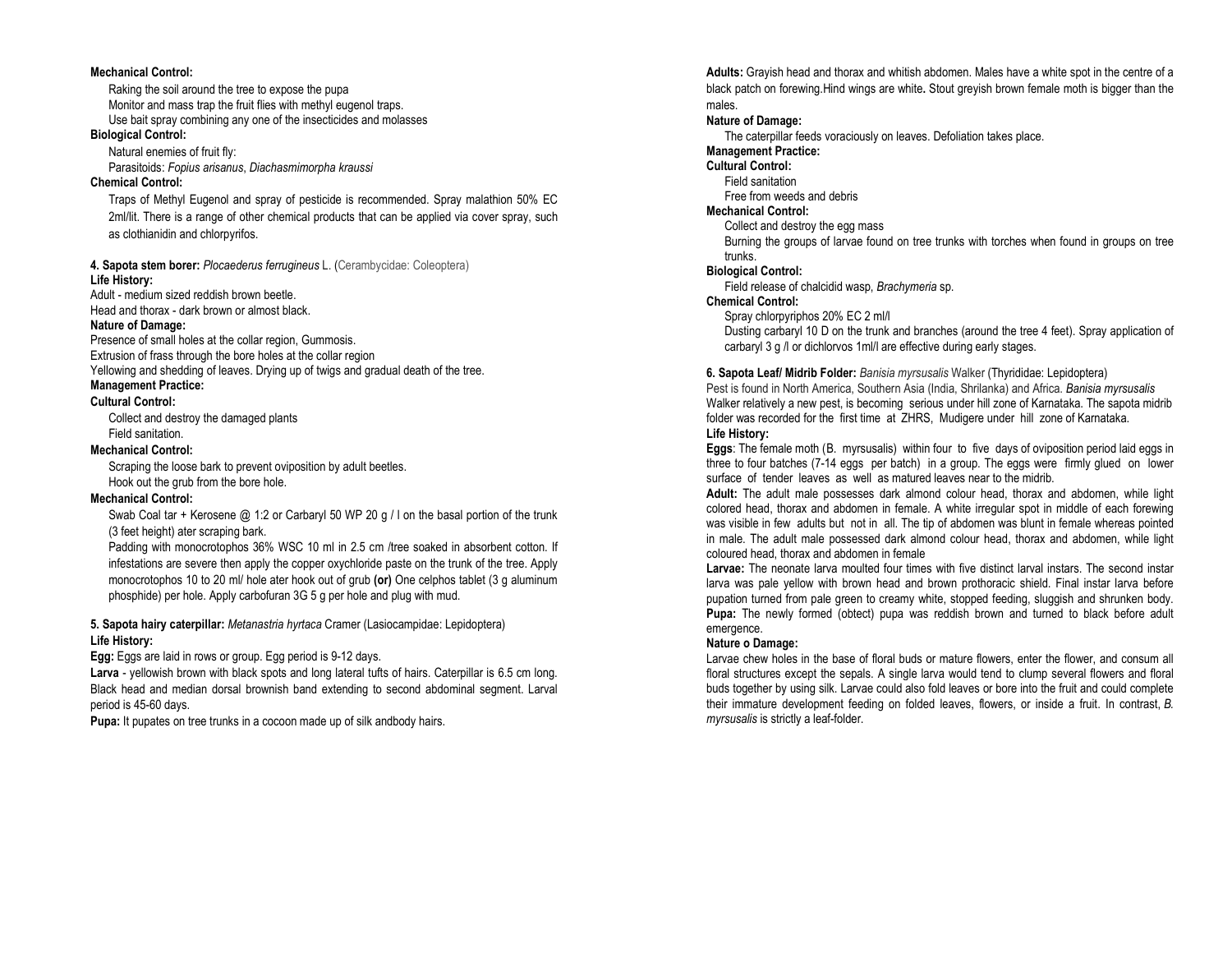#### Management Practice:

Cultural Control: Field sanitation Mechanical Control: Collect and destroy the leaf flower clumps. Leaf folds along with larva. Chemical Control:

Spray chlorpyriphos 20% EC 2 ml/l

#### 7. Sapota Bud borer: Anarsia achrasella, Latreille (Gelechidae: Lepidoptera) Life History:

Eggs: The eggs of A. achrasella were smooth, oval and white in colour at the time of oviposition and turned to light brown before hatching. The incubation period varied from 4 to 6.

Larva: The larva is small, slender, pinkish brown with black head and passed through four instars on sapota buds. The newly hatched caterpillar was light yellow in colour, shiny with black head. It was tiny and delicate with slender body.

Pupa: This pre-pupal condition lasted for about one day during which the larva did not exhibit any movement unless it was disturbed. The prepupal period lasted for 1 to 2 days. A newly formed pupa was obtect type, brick-red in colour and changed into dark brown prior to the emergence as adult. The pupation took place either inside or out side of the flower buds.

Adult: Grey moth with black patch on wings.

#### Nature of Damage:

 The bud borer webs together flower buds and flowers and reported to cause huge damage ranged from 2-15%. Shedding of buds and flowers. The bud borer feeds by making holes into the petals and ovary resulting in significant crop loss. Larvae damages inflorescences of the trees. Bore holes and excreta seen on attacked flowers.

#### Management Practice:

Cultural Control:

#### Field sanitation Chemical Control:

 Spray application of neem oil 2% @ 0.5 ml/ha or neem seed kernel extract 5 %. Application of per cent dichlorvos 2 ml/l cypermethrin 1.5 ml/l and malathion @ 2 ml/ha found promising.

#### EXERCISE NO. 8 STUDIES ON PESTS OF COCONUT, ARACANUT AND CASHEWNUT

## PESTS OF COCONUT

**1. Rhinoceros beetle: Oryctes rhinoceros Guest** Scarabaeidae (Dynastidae): Coleopetera Economic Importance: Most destructive pest cause serious damage to young trees. The beetle most wide spread and persistence in all coconut growing areas in India. The adult beetle cause serious damage to the coconut palm. It is abundant during March-May. Occasionally 5-6 beetles may be present on a tree.

Marks of Identification: Beetle: Stout, elongate, blackish in colour, 3.5 to 5 cm. long, head bears a large tapering horn. Horn is well developed in male than the female and female is slightly smaller in size. Grub: stout, fleshy, 10 cm long and always curl up ventrally.

Host plant: Coconut and other palms, occasionally banana, pineapple etc.

#### Life History:

Eggs: in decaying organic matter or in manure pits or compost heaps at a depths of 5-15 cm, 140 egg. The egg is oval, creamy white and fairly big in size. I.P.: 8-14 days. Larva: L.P. 4-5 months.

Pupa: Pupation in soil, 15-60 cm deep, P.P. 20-60 days.

Adult: The beetles lives for about 290 days. Beetles are nocturnal in habit

Life cycle : Completed in 10-12 months. S.O.: Pest is active in monsoon season.

Nature of Damage: Only beetles are harmful. They damage unopened central leaflet (tender fronds) & feed voraciously on softer tissues of growing points, with the result because of feeding the growth of the tree is arrested which ultimately wither and dies. Injury can be recognized by clipping of leaves (fan like appearance) and fibrous mass oozes out of the bored hole. The beetles are nocturnal andnot capable of longer flight.

## Management Practices:

#### Cultural Control:

 Collect and destroy the various life stages of the beetle from the manure pits (breeding ground of the pest) whenever manure is lifted from the pits.

## Mechanical Control:

 During peak period of population build up, the adult beetle may be extracted from the palm crown using GI hooks.

Install aggregation pheromone traps away from the main plantation.

Set up pheromone trap for rhinoceros beetle  $@$  1 trap/100 ha by fixing it to the plant at 0.6 to 1 m height to trap and kill the beetles.

#### Biological Control:

 Release of Baculovirus oryctes inoculated adult rhinoceros beetle @ 6 beetles/acre reduces the leaf and crown damage caused by this beetle.

 Soak castor cake at 1 Kg in 5 l of water in small mud pots and keep them in the coconut gardens to attract and kill the adults.

 Apply mixture of either neem seed powder + sand (1: 2) @ 150 g/palm or neem seed kernel powder + sand (1: 2)  $\omega$  150 g/palm in the base of the 3 inner most leaves in the crown.

Natural enemies of rhinoceros beetle: Predator: Reduviid bug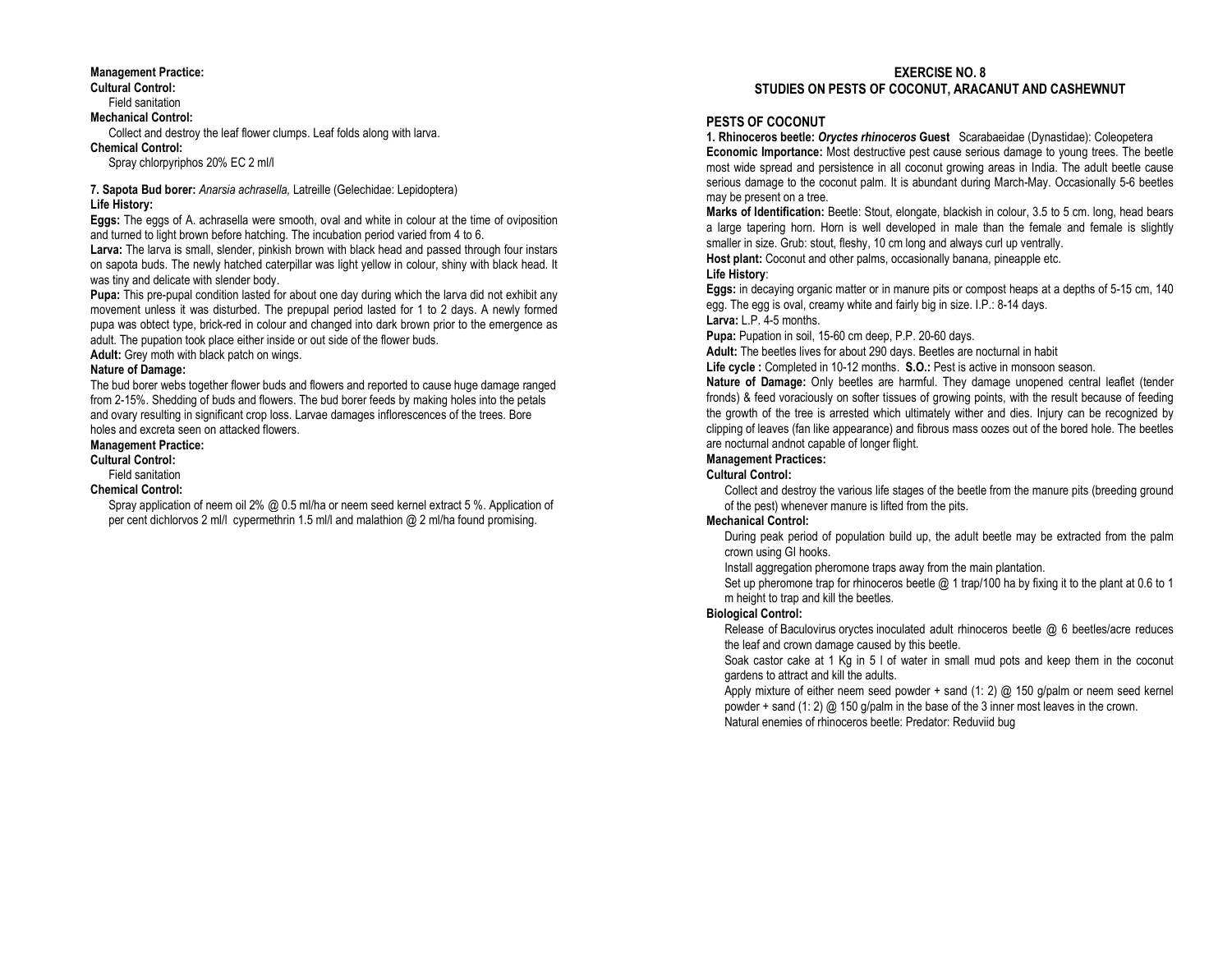#### Chemical Control:

 The topmost three leaf axils around the spindle may be filled with any of the following mixtures as a prophylactic measure:

- a) Carbaryl 10 D 50 g + fine sand 200 g, which is to be done thrice in a year in April-May, September-October and December-January.
- b) For seedlings, apply Naphthalene balls 10.5 g (approx. three to four balls) covered with fine sand, once in 45 days.

 Place phorate 10 G 5 g in perforated sachets in two inner most leaf axils for 2 times at 6 months intervals.

 Treat manure pits and other possible breeding sites with 0.01% carbaryl (50 % WP) on w/w basis. Treatment will have to be repeated every six months.

2. Black headed caterpillar: Opisina arenosella Walker Cryptophasidae (Xylorictidae): Lepidoptera

Economic Importance: It is one of the most important lepidopterous pests attacking coconut palms in India. The outbreak of the pest occurs in the dry hot months.

Marks of Identification: Adult: Moth is medium sized greyish white and it's nocturnal in habit. Caterpillar: Slender, elongate, greenish brown with blackish head & 15mm long.

Host plant: Coconut and other palms.

#### Life History:

Eggs: 59-252, on tip of older leaves, I.P. 3-7 days.

## Larva: L.P.: 32-55 days.

Pupa: Pupation inside the silken galleries of leaf, P.P. 8-14 days.

#### Life Cycle: 2 months.

 Longetivity of adults is about 3-10 days. The moths do not migrate. However, they are introduced in to or spread to other areas by the larvae and pupae being carried along with coconut leaves.

S. O.: Pests is active in hot months i.e., from March to May.

Nature of Damage: Caterpillars feed on tender leaflets by remaining within the leaf folds or galleries made of silken threads & excreta. As a result, dried patches are seen on fronds & trees starts withering. In case of severe attack the whole plantation would have the appearance of having suffered from a bad fire. The productions of nuts get adversely affected as photosynethic activity of the palm is much reduced. The fronds become unsuitable for hatching and other purposes.

## Management Practices:

#### Cultural control:

 As a prophylactic measure, the first affected leaves may be cut and burnt during the beginning of the summer season.

#### Biological control:

Natural enemies of black headed caterpillars:

 Parasitiods: Bracon spp., Ichneumon spp., Goniozus nephantidis, Brachymeria spp. etc. Predators: Reduviid bug, spider, red ant, earwig, ground beetle etc.

## Chemical control:

Root feeding: Cut sharply at an angle and insert the root in the insecticidal solution containing monocrotophos 36% WSC @ 10 ml + water 10 ml in a 7 x 10 cm polythene bag.

3. Red palm weevil: Rhynchophorus ferrugineus Olivier (Curculionidae: Coleoptera) Economic Importance: Most destructive pest. It lives generally in living palms and often its attack is fatal common on matured palm.

Marks of Identification: Adult weevil: Reddish-brown, with 6 spots on thorax bigger sized with curved snout. Grubs: apodus light yellowish with red head and 5 cm long.

# Host plant: Coconut and some ornamental palms.

## Life History:

Eggs: 204, white oval shaped, in soft tissues at the base of leaf sheath or cuts of wounds on the trunk or injuries caused by man, rhinoceros beetle. I.P. 2-5 days.

#### Larva: L.P. 24-61 days.

Pupa: Pupation in cocoons in side the trunks of fibrous material P.P. 18-34 days.

#### Life Cycle: 50-90 days, S.O.: Pest is active throughout the year.

Nature of Damage: All the stages of the pest are passed on palm trees. Grubs bore into the trunk near the growing points and feed on soft tissues. The early indications of attack are the presence of a few small holes in the stem from which pieces of chewed fibers protrude and a thick brown liquid oozes out. In young palm the top wither while in older ones the top portion bends & breaks. Higher incidence of the beetle has been correlated with leaf rot disease.

## Management Practices:

## Cultural Control:

 Avoid the cutting of green leaves. If needed, they should be cut about 120 cm away from the stem in order to prevent successful inward movement of the grubs through the cut end.

#### Mechanical Control:

Set up pheromone trap for red palm weevil @ 1 trap/100 ha by fixing it to the plant at 0.6 to 1 m height to trap and kill the beetles.

 Coconut log traps: Setting up of attractant traps (mud pots) containing sugarcane molasses 2½ Kg or toddy 2½ l (or pineapple or sugarcane activated with yeast or molasses) + acetic acid 5 ml + yeast 5 g + longitudinally split tender coconut stem/ logs of green petiole of leaves of 30 numbers in one acre to trap adult red palm weevils in large numbers.

#### Install pheromone trap @1/2 ha

## Biological Control:

Natural Enemies: Cheliosoches Mario (Forficulidae: Dermapetra) is predaceous on eggs and early instar grubs.

## Chemical Control:

 In attacked palms, observe for the bore- holes and seal them except the top most one. Through the top most hole, pour 1% carbaryl 50% WP (20gm/lt) or 0.2% trichlorphon 50% EC @ one litre per palm using a funnel. Then plug this hole also. If needed repeat after one week. When the pest infestation is through the crown, clean the crown and slowly pour the insecticidal suspension. In case of entry of weevil through the trunk, the hole in trunk may be plugged with cement / tar. A slanting hole is made with the aid of an auger and the insecticide solution is poured with funnel.

 Setting up of attractant traps (mud pots) containing sugarcane molasses 2½ kg or toddy 2½ litres + acetic acid 5 ml + yeast 5 g + longitudinally split tender coconut stem/logs of green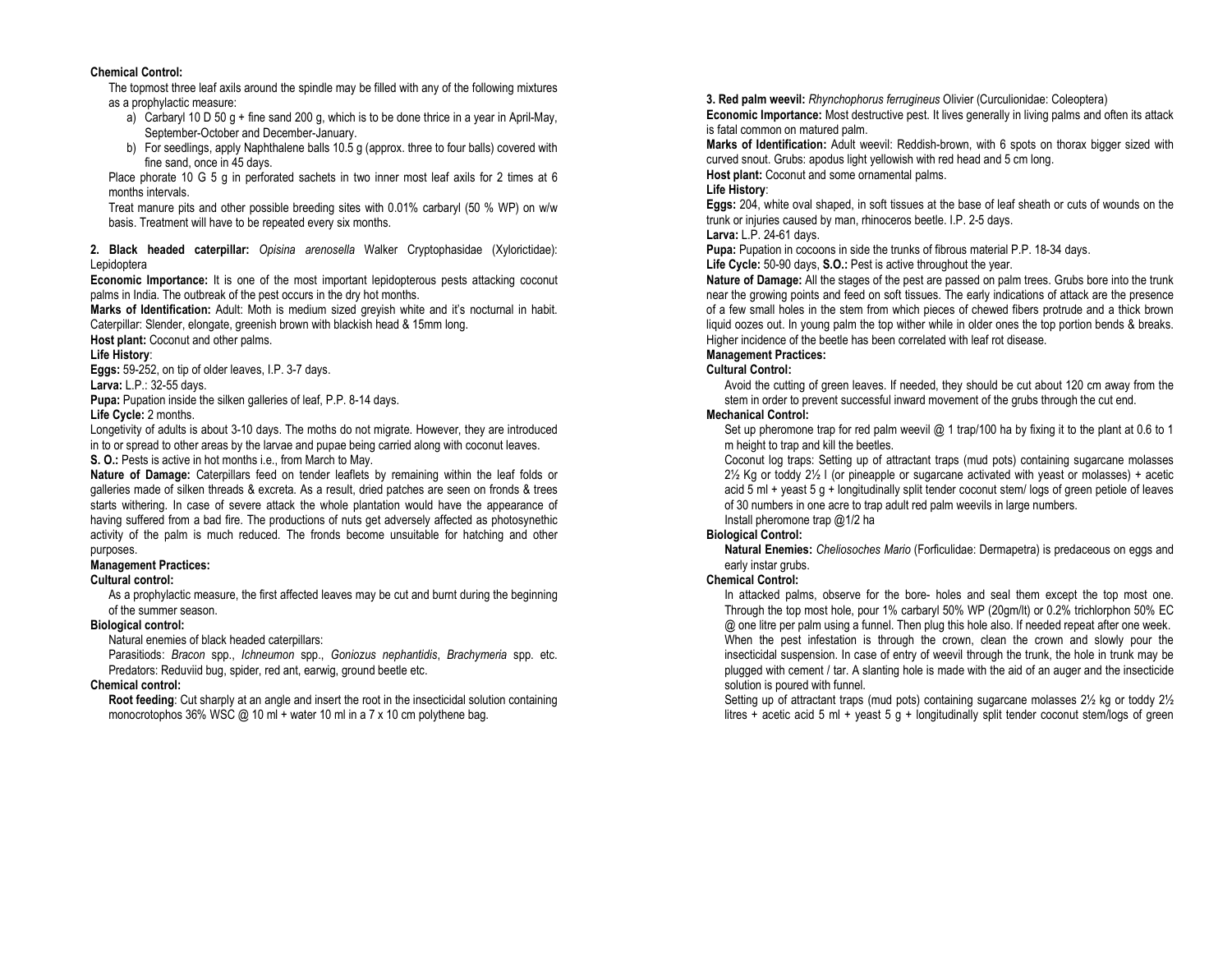petiole of leaves of 30 numbers in one acre to trap adult red palm weevils in large numbers.

 Fill the crown and the axils of top most three leaves with a mixture of fine sand and neem seed powder or neem seed kernel powder (2:1) once in three months to prevent the attack of rhinoceros beetle damage in which the red palm weevil lays eggs.

Root feeding: Cut sharply at an angle and insert the root in the insecticidal solution containing monocrotophos 36% WSC @ 10 ml + water 10 ml in a 7 x 10 cm polythene bag.

#### 4. Eriophyid mite: Aceria guerreronis Keifer (Eriophyidae: Acarina)

The Eriophyid Mite is one of the dreaded pests of coconut, and in recent years it has caused enormous damage to the palms.

#### Marks of Identification:

Nymph and Adult - Pale in colour with elongate body and worm like appearance Life History:

 Mites are usually found under the bracts of fertilized female flowers and do not infest the unfertilized flowers. This mite is very minute in size measuring 200 – 250 micron in length and 36 – 52 micron in width with two pairs of legs. Nymph and adult are pale in colour with elongate body and worm like appearance. The life cycle of this mite, which consists of egg, two larval instars and an adult stage, is completed in 7 -10 days.

The mites feed by piercing the superficial plant tissue and sucking the juices. A coconut mite develops from egg to adult in 10 days, so populations can build up rapidly, often producing thousands of mites in several aggregations on the same fruit. Massive populations of coconut mites may be present among the tepals and on the fruit surface beneath the perianth until about the sixth month of the coconut's development, after which populations decline.

#### Nature of damage:

Triangular pale or yellow patches close to perianth. Necrotic tissues. Brown colour patches, longitudinal fissures and splits on the husk. Oozing of the gummy exudation from the affected surface. Reduced size and copra content. Malformed nuts with cracks and hardened husk.

#### Management Practices:

## Cultural Control:

Grow intercrop (sun hemp, four crops/year) and shelter belt with Casuarina all around the coconut garden to check further entry.

Apply urea 1.3 Kg, super phosphate 2.0 Kg and muriate of potash 3.5 Kg/palm/year.

Increased quantity is recommended to increase the plant resistance to the mite.

Soil application of micro nutrients such as borax 50 g + gypsum 1.0 Kg + manganese sulphate 0.5 Kg/palm

#### Biological Control:

Predacious mites and insects and pathogenic fungus like *Hirsutella thompsonii* are effective. Natural enemies of coconut eriophyid mite:

Predators: Phytoseiid mites, ladybug beetles, syrphid flies, minute pirate bug, Oligota spp., lacewing.

Spraying the affected palms with a mixture of 2 per cent neem oil, garlic and soap mixture has been found to be effective.

To prepare one litre of the above mixture 20 ml of neem oil, 20 g of cleaned garlic pearls and 5 g of washing soap are required. The soap should be dissolved in 500 ml of water and neem oil is added to it. The mixture is to be stirred well to form an emulsion.

## Chemical Control:

Fenpyroximate 5%EC @ 10 ml/l (spray fluid volume as required).

Root feeding: Cut sharply at an angle and insert the root in the insecticidal solution containing monocrotophos 36% WSC @ 10 ml + water 10 ml or triazophos 40% EC @15 ml or carbosulfan 25% EC @ 15 ml / 15 ml of water in a 7 x 10 cm polythene bag.

#### 5. Rat:

Black Rat: Rattus rattus Linnaeus (Rodentia: Muridae)

Indian gerbil: Tatera indica Hardwicke (Rodentia: Muridae) (nursery/seedling)

The lesser bandicoot or Indian mole-rat: Bandicota bengalensis Hardwicke (Rodentia: Muridae) M.I.- A slender rat with large hairless ears, the ship rat (Rattus rattus) may be greybrown on the back with either a similarly coloured or creamish-white belly, or it may be black all over. The uniformly-coloured tail is always longer than the head and body length combined. Its body weight is usually between 120 and 160 g but it can exceed 200 g.

Nature of Damage: Rats remain in the crowns of coconut palm and damage the tender nuts by forming characteristic holes. They make hole through the husk and drinks the sweet liquid. Shed nuts can be seen at the base of the palm.

## Management Practices:

## Cultural control:

 Practice clean cultivation/maintain weed free fields which reduces the harbouring/hiding points for rodents.

Practice trapping with locally available traps using lure @ 8-10 traps/acre.

In areas, where Rattus rattus is a problem, wonder traps/multi-catch traps work better and enable to trap more animals into a single trap.

Identify live rodent burrows and smoke the burrows with burrow smoker for 2-3 minutes.

Erect owl perches @ 5-6/acre to promote natural control of rodents.

#### Chemical control:

 A. In cases of high level of infestation (>50 live burrows/ac) practice poison baiting with zinc phosphide @ 2.0% on community approach.

## PRACTICE PRE-BAITING TO AVOID BAIT SHYNESS

 Day 1: Close all the burrows in the fields, orchidbunds, canal bunds and surrounding barren lands etc.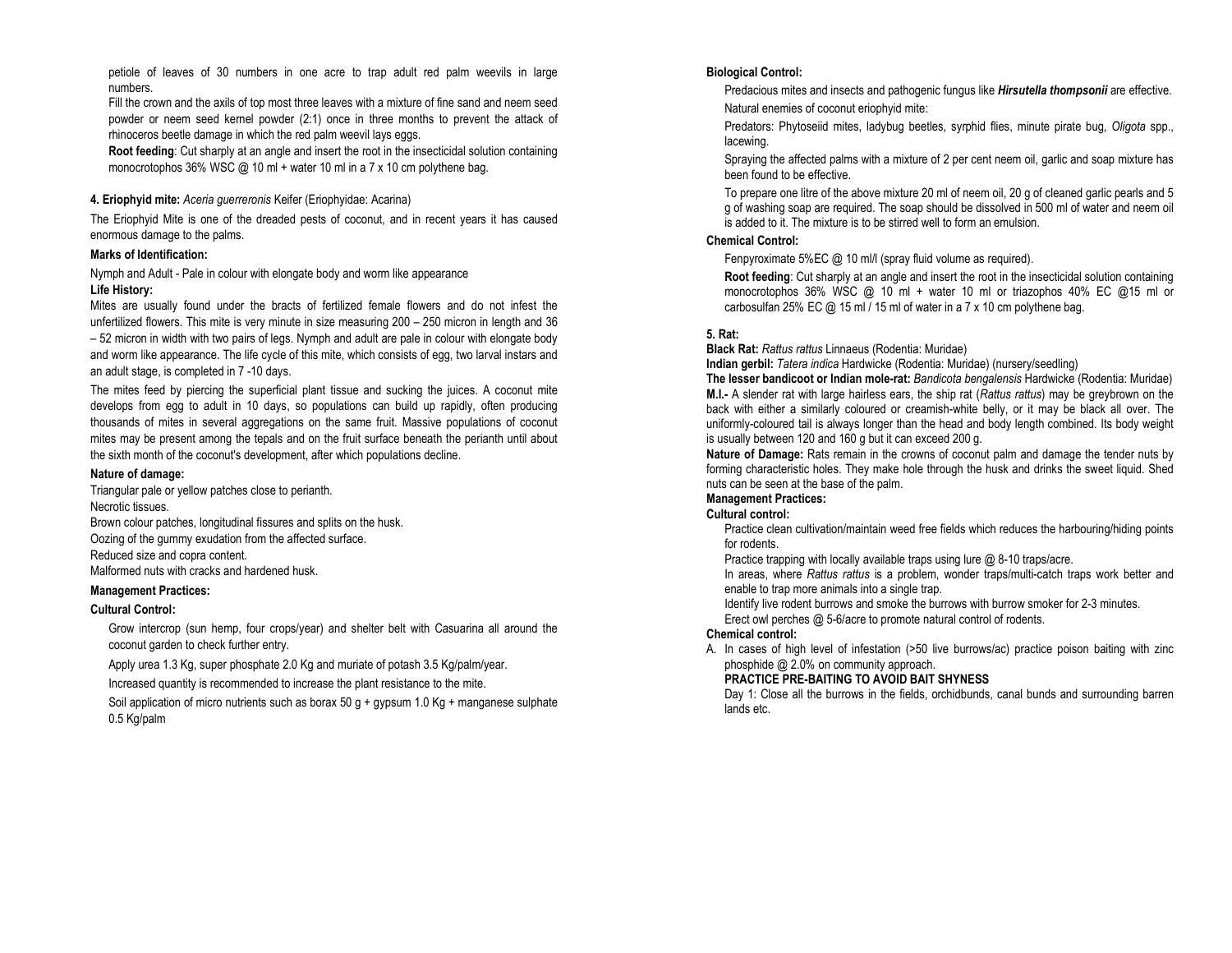Day 2: Count the re-opened burrows and practice pre-baiting @ 20 g/burrow (98 parts of broken tomato + 2 parts of edible oil)

 Day 4: Observe the re-opened burrows and treat the burrow with zinc phosphide poison bait (96 parts of broken tomato + 2 parts of edible oil + 2 parts of zinc phosphide) @ 10g/ burrow. Collect the dead rats, if found any outside and bury them.

- B. Zinc phosphide is mixed of 1:49 ratio with food like popped rice or maize or cholam or coconut pieces.
- C. Warfarin can be mixed at 1:19 ratio with food.
- D. Ready to use cake formulation (Bromodiolone) is also available.

## PESTS OF ARACANUT

**1. Spindle bug:** Carvalhoia arecae Miller & China (Miridae: Hemiptera) Life History:

Egg: Eggs are laid singly between the leaflets of the spindle. The eggs hatch in 9 days. Nymph: There are five nymphal stages and it is completed in 15-24 days. The light violet brown nymphs have greenish yellow border.

Adult: Adult bugs are brightly coloured (red and black)

## Nature of Damage:

Inhabit the inner most leaf axils, usually below the spindle.

Both nymphs' andadults suck sap from tender leaflets and spindle. Infested portions develop necrotic patches leading to drying. Severe infestation - blackish brown linear lesions on the spindle leaf. Spindle fails to unfurl. Stunted growth and twisted, leaves become dried and shed. Severe infestation leads to stunting of the palm.

## Management Practices:

#### Biological Control:

Natural enemies of spindle bug: Predators: Lacewing, Ladybird beetle, King crow, common mynah, wasp, dragonfly, spider, robber fly, reduviid bug, praying mantid, red ant, big eyed bug, pentatomid bug, earwig, ground beetle etc.

## Chemical Control:

Spray application of dimethoate 0.05% Filling the inner most leaf axils with phorate 10% G (10g/palm)

## 2. Inflorescence caterpillar: Tirathaba mundella Walker (Pyralidae: Lepidoptera) Life History:

Egg: Eggs are white, circular and slightly flat and approximately 0.8 mm in diameter. Eggs are laid on flowers from emergence to the end of flowering. Egg period is 5 days.

Larva: Larvae complete their development within the fruit. The red coloured caterpillar penetrates the inflorescence and remains in the tissue for 15 days, tunnelling and destroying the tissue. After this phase it moves to the base of the peduncle changing into a pupa. As the caterpillar destroys the tissues of the inflorescence, a resin coloured liquid gum is exuded from the fruitlets, which upon exposure to air becomes reddish coloured and as it solidifies turns dark brown.

Pupa: Pupa 12 mm long and 5 mm wide with a brown color and a few dark spots. Moth emerges from pupa in 7-11 days.

## Adult:

 The adult moth has a greyish upper wing surface and a cream color underneath with a wingspan of 28-35 mm. The adult can be found during the day or night, flying in a rapid and haphazard fashion.

## Nature of Damage:

The caterpillars feed on the inflorescences especially the tender female flowers and rachillae, web them into a wet mass with silken threads and take shelter in it.

 Burrowing and feeding activities produce visible damage symptoms in the form of frass production and a sticky, gummy exudate.

Mature caterpillars can damage newly opened inflorescences also.

In severe cases, they bore into the tender buttons and tender nuts as well.

Delayed spathe opening, yellowing of spadices, presence of small holes with frass and drying patches on the spathe are the external symptoms of attack.

## Management Practices:

#### Mechanical Control:

Affected spadices may be opened and if all the female flowers have been damaged the inflorescence should be removed and burnt.

## Biological Control:

Natural enemies of inflorescence caterpillar:

 Predators: Predatory ant, lacewings, ladybird beetles, King crow, common mynah, wasp, dragonfly, spider, robber fly, reduviid bug, praying mantis, red ants, big eyed bugs (Geocorissp), pentatomid bug (Eocanthecona furcellata), earwigs, ground beetles, rove beetles etc.

## Chemical Control:

Infected spadices may be forced open and sprayed with malathion 0.05%

## PESTS OF CASHEWNUT

1. Mosquito bug (Capsid bugs): Helopeltis antonii Signoret Miridae: Hemiptera The mosquito bug is considered to be the most serious pest of cashew in India, and causes more economic loss to the crop than any other pest. It is estimated that this pest alone is responsible for damage of nearly 25% of shoots, 30% of inflorescence and 15% of tender nuts. It causes more than 30% economic loss by inflorescence blight and immature nut fall.

## Life History:

Egg: Female bug lays reniform and creamy white eggs singly by deeply inserting them into the tender tissues of new shoots, leaf petioles and veins. The presence of chorionic threads projecting outside the tissues is indicative of the presence of eggs inside. Each female bug lays, on an average, 50 eggs. The incubation period of the egg is on an average 5-7 days, at a temperature range of 24-32 oC and relative humidity of 50-100 per cent. About 60% of the eggs normally hatch out as nymphs.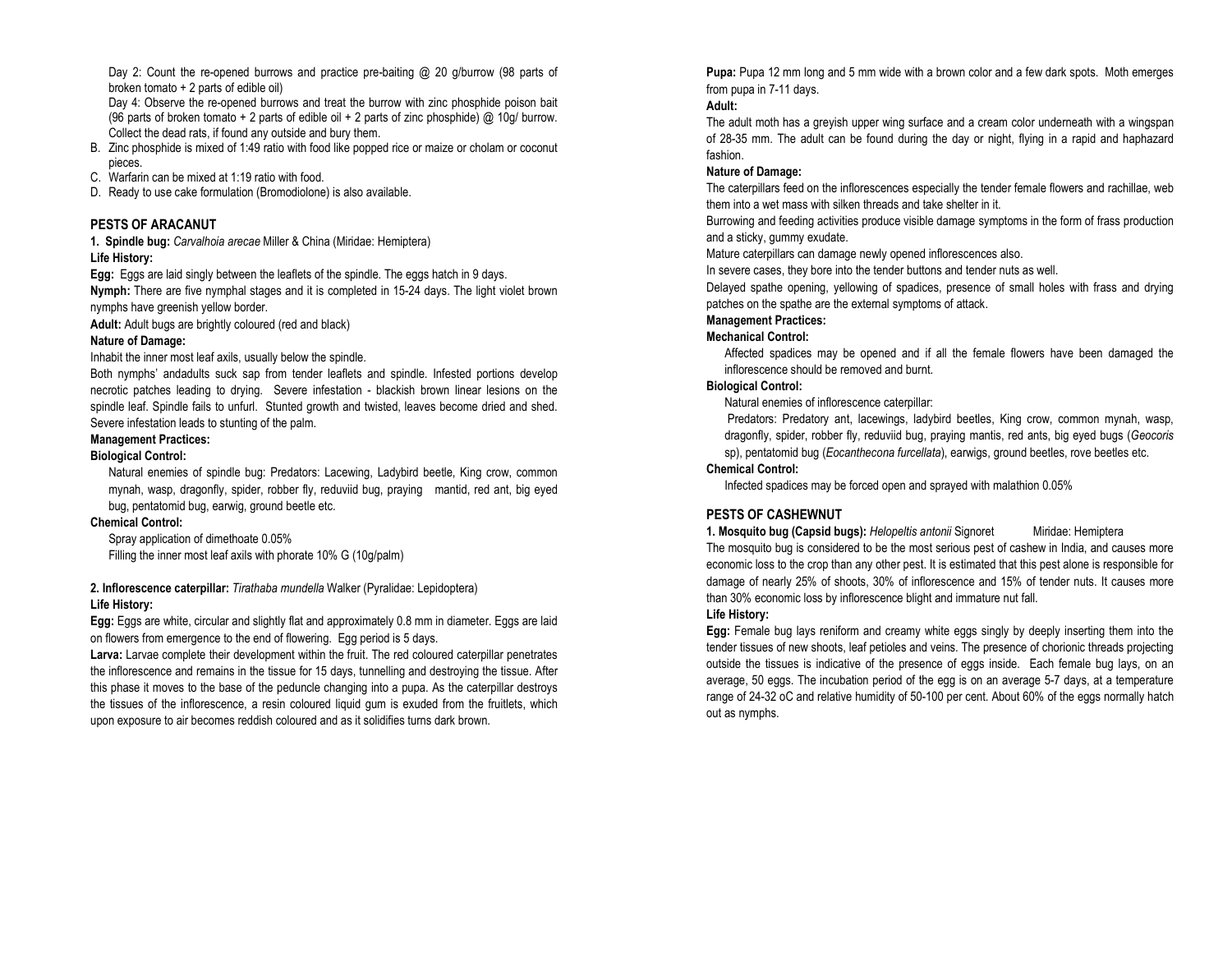Nymph: The nymphs go through 5 instars in 10-15 days. The first instar is completed in 1.9 days, second instar in 2.2 days, third in 2.8 days, fourth instar in 2.8 days and fifth instar in 3.2 days and thus nymphal period completes within 13-15 days. Nearly 60 per cent nymphs survive and moult as adults. The nymphs are wingless and smaller, but otherwise resemble the adults. The young nymphs are orange coloured and ant-like.

Adult: The female bug lives for about 7 days, while the longevity of male is 9-10 days. The adult bug is reddish-brown, about 6-8 mm long with a black head, red thorax, black and white abdomen. The pest can easily be recognized by its peculiar pin-like, knobbed process projecting on the dorsal side of its mid thorax. The adult usually feeds during early hours (6-10 am) and makes about 150 feeding punctures per day. The adults are poor flyers, generally fly below the bush and mating takes place mostly on the undersurface of cashew leaves. The life-cycle is completed in 25-32 days. The bug resembles mosquito in sitting position and hence this pest is known as 'mosquito bug'.

#### Nature of Damage:

Nymphs and adults of this mirid bug suck sap from the leaves, young shoots, inflorescence, developing young nuts and apples.

 The injury made by the suctorial mouth parts of the insect results in exudation of a resinous gummy substance from the feeding punctures.

The tissues around the point of entry of stylets become necrotised and black scab formed, due to the action of the phytotoxin present in the saliva of the bug, infesting the tender shoots / inflorescences at the time of feeding. These lesions turn pinkish brown in 24 hours and become black in 2-3 days.

Feeding on tender leaves causes crinkling.

Affected shoots show long black lesions and may cause die-back in severe cases.

Infested inflorescence usually turns black and die, immature nuts may drop off.

Heavily infested trees show scorched appearance, leading to the death of shoots and growing tipsManagement Practices:

#### Culturcal Control:

Remove alternate hosts such as neem, guava, cocoa, mahogany, cinchona, cotton, apples, grapes, drumstick, black pepper, jamun etc.

Remove the volunteer (self-sown) neem plants in and around cashew plantations.

At the out-break situation, the management programme against this pest should be launched on large scale community basis as the efforts made by an individual farmer may not be of much use.

Monitor crop regularly for signs of damage

Avoid interplanting cashew with other crops which are hosts for Helopeltis bugs such as and cotton

#### Mechanical Control:

Remove the volunteer (self-sown) neem plants and other weeds in and around cashew plantations.

#### Biological Control:

Natural enemies of mosquito bug:

 Parasitoids: Trichogramma spp., Telenomus spp., Chaetostricha sp, Erythmelus helopeltidis. Predators: Red ant, dragon fly, ladybird beetle, spider, praying mantis, black ant, anthocorid bug

#### Chemical Control:

 Spray application of followed by carbaryl 50% WP @ 2g/l followed by monocrotophos @ 2ml/l at vegetative flush stage, panicle initiation stage and nut formation stage respectively are recommended for the management of tea mosquito bug.

 Spray schedule involving three rounds of spray viz., first spraying with Profenophos (0.05%) at flushing stage, second spraying with Chlorpyriphos (0.05%) at flowering and third spraying with Carbaryl (0.1%) at fruit set stage is most effective.

#### 2. Stem and root borer: Plocaederus ferrugenius L. Cerambycidae: Coleoptera

 The stem and root borer is the most serious pest of cashew as its damage results in death of trees. It is an internal tissue borer and hidden dreaded enemy of cashew tree as it is capable of killing the tree outright. The infestation by the pest is more severe in neglected plantations. Life History:

Egg: The female beetle lays 60-90 eggs. The eggs are whitish, ovoid in shape measuring about 3 mm in length (looks like rice grain) and these eggs are inserted into the live tissues in the crevices of the bark at the collar region and exposed roots above the soil. The egg period varies from 4-7 days.

Grub: The eggs hatch out as tiny grubs, which bore into the fresh tissues of the bark, feed on the sapwood tissues and make tunnels in broad and in irregular directions. The tunnels are deepest in the middle and shallow at the sides. The grubs feed inside the tissues for 4-7 months. The grown up grubs are off-white in colour measuring about 7-10 cm in length. The fully fed grubs descends to root zone through tunnels, bores into the heartwood and forms an oval shaped chamber with a circular exit hole for the emergence of adult beetles. The chamber is tightly packed with fibrous tissues and frass, providing protection to the calcarious cocoon within which the grub undergoes pupation.

Pupa: The pupal period lasts for 2-4 months. Adult emergence occurs from November - June coinciding with monsoon rains. The adult beetle lives for 1-3 months. Pest infestation has been found to be heavier in summer than in the rainy season.

Adult: The adult is a medium sized (25-40 mm long), reddish-brown longicorn beetle. In the male, antennae are twice as long as the body, but in the female, they do not surpass the body length. The adult makes an indignant squeaking sound by rubbing the prothorax and mesothorax together.

#### Nature of Damage:

 Stem borer infestation could be identified by the presence of small holes at the collar region, gummosis, extrusion of frass through the holes at the collar region, yellowing and shedding of leaves, drying up of twigs and gradual death of the tree.

 Adult beetles lay eggs in the crevices of bark on the trunk. The grubs that hatch out, bore into the bark and feed on the sub-epidermal and vascular tissues and the tissues are tunneled in irregular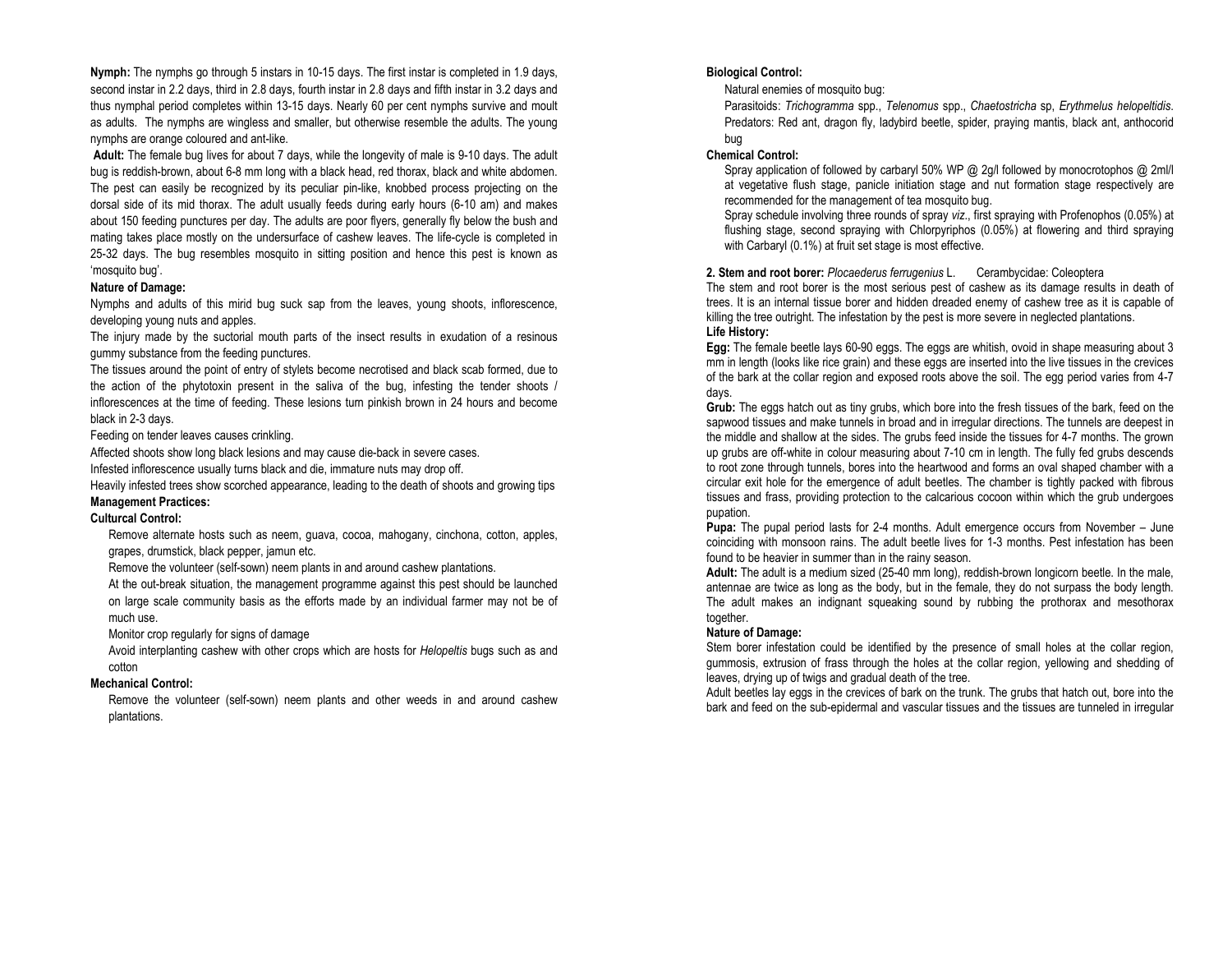fashion. As a result of the injury to the bark tissues, gum oozes out and gets hardened subsequently resulting in gummosis.

 When the vascular tissues are damaged the ascent of plant sap is arrested and the leaves become yellow and start shedding. In the advanced stages of infestation twigs dry up and the tree dies.

Cashew trees more than two years of age are prone to be attacked by this pest. However, the infestation is severe in older and neglected plantations. Even though the infestation is noticed throughout the year, the peak period of infestation was observed during summer months.

# Management Practices:

## Culturcal Control:

Removal of dead trees and trees with advanced stages of infestation at least once in 6 months.

Avoid injuring the plants by sickle and other garden tools, which otherwise will attract the adult for egg laying.

The affected bark should be removed along with the grubs.

## Mechanical Control:

Mechanical removal of the immature stages (grubs) of the pest during initial stages of infestation.

Identify the borer hole (alive) and extract mechanically by chiseling out the damaged area of the tree and swab neem oil (50 ml neem oil + 1 liter water + 0.5 ml teepol/5 gm of soap) on the trunk up to a height of 1 meter.

## Biological Control:

Natural enemies of mosquito bug:

Parasitoids: Trichogramma spp., Telenomus spp., Chaetostricha sp, Erythmelus helopeltidis.<br>Predators: Red ant, dragon fly, ladybird beetle, spider, praying mantis, black ant, anthocorid bug

## Chemical Control:

- 1. Swabbing the bark of exposed roots and shoots with Carbaryl 50 WP 2 g/lit. Twice a year before the onset of South West Monsoon (March – April) and after cessation of monsoon (November) painting of coal tar + kerosene mixture (1:2) or swabbing with a suspension of Carbaryl 50 WP (4 g/lit) can be done up to one metre length in the exposed trunk region after shaving the bark or swab the tree trunk with neem oil 5% thrice during JanuaryFebruary, May-June, and September-October.
- 2. Root feeding with Monocrotophos 36% WSC 10 ml + 10 ml of water kept in a polythene bag on one side of the tree and keep the same amount on the other side of the tree (Total 20 ml/tree) divided into two equal halves will give protection when there is moderate incidence.
- 3. Remove grubs from early stage infested trees and drench the damage portion with Chlorpyriphos 0.2% @ 10 ml/lit or Neem Oil 5%.

3. Flower thrips: Rhynchothrips raoensis Ramakrishna Ayyar (Thripidae: Thysanoptera)

Thrips is attack cashew inflorescence. The rasping and feeding injury made by these thrips results in scab on floral branches, apples and nuts, forms corky layers on the affected parts and subsequent shedding of flowers, improper filling of kernel, malformation of nuts and even immature fruit drop. It is reported that the infestation of flower thrips alone accounts for 16 % fruit drop (2% in mustard stage, 12 % in peanut stage and 2 % in later stages) in cashew.

## Life History:

Eggs: The eggs are inserted singly in the epidermis of the leaf. The nymphs emerge in about 10 days.

Nymph: The nymphs of red-banded thrips S. rubrocinctus can be distinguished by their greenish yellow colour and red bands across the first and last abdominal segments.

Adult: They are minute, slender, fragile, soft bodied, fast moving insects and adults have fringed wings.

## Nature of Damage:

 Adults and nymphs are seen in colonies on the lower surface of leaves and suck the sap from leaves, inflorescence and apples and nuts.

 As a result of their rasping and sucking activity the leaves become pale brown, scab on floral branches, apples and nuts, forms corky layers on the affected parts.

In severe cases there will be shedding of leaves and stunting of growth of trees.

# Management Practices:

## Culturcal Control:

 Inter crop with Sesbania grandiflora, to provide barrier which regulate the thrips population. Do not follow chilli or onion intercrop crop – both the crops attacked by thrips. Sprinkle water over the seedlings to check the multiplication of thrips.

#### Mechanical Control: Blue sticky traps:

Set up blue sticky traps for flower and leaf thrips @ 4-5 traps/acre. Locally available empty tins can be painted blue coated with grease/Vaseline/castor oil on outer surface may also be used.

# Biological Control:

Natural enemies of flower thrips:

 Predators: Predatory mite (Amblyseius swirskii), predatory thrips (Aeolothirps spp.), insidious flower bugs (Orius insidiosus), ant lion, lygaeids, ladybird beetle, anthocorids etc.

## Chemical Control:

Spray spinosad 45% SC @ 0.5 ml/l of water, dichlorvos 76% EC @ 1 ml/l of water.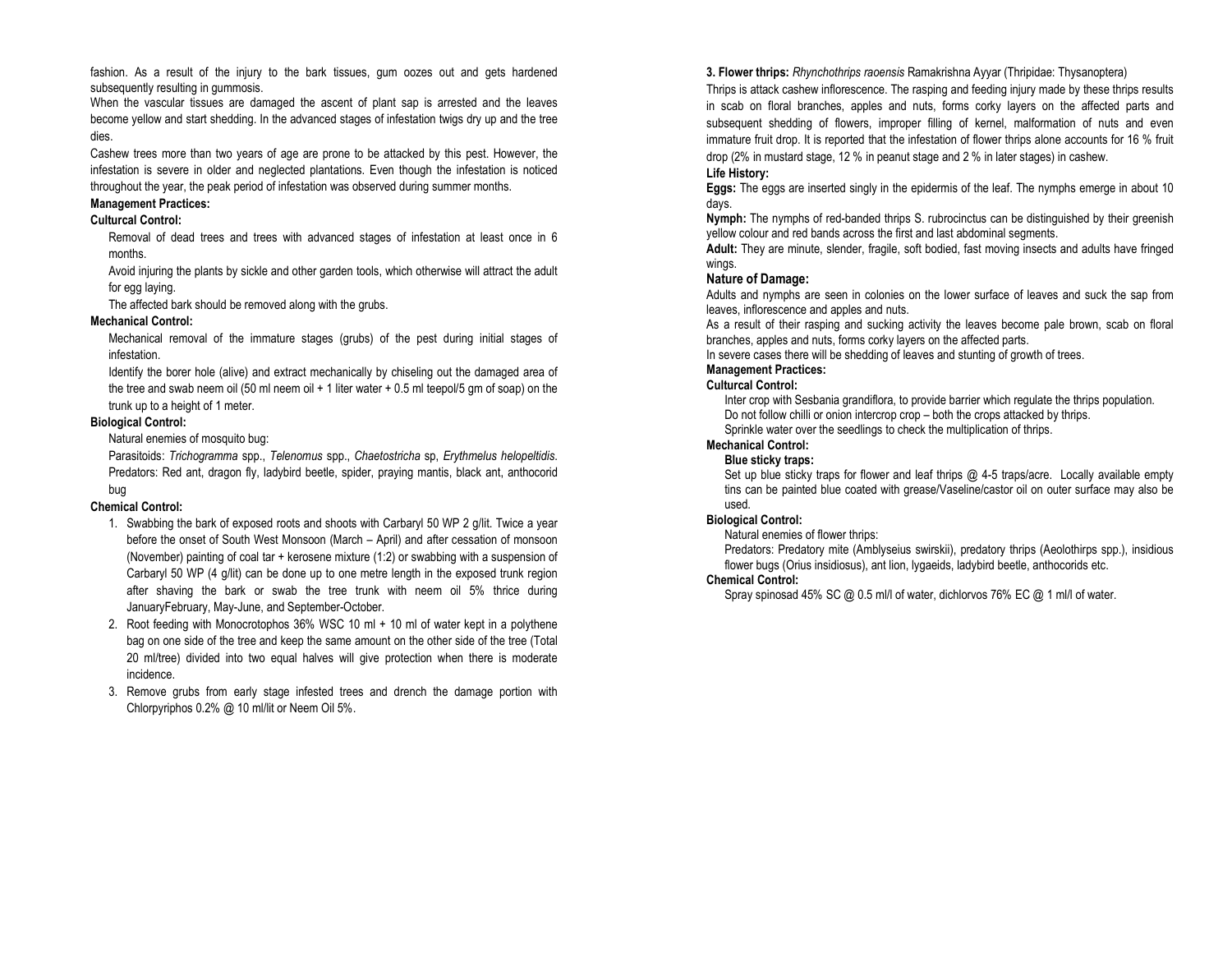## EXERCISE NO. 9 STUDIES ON PESTS OF APPLE, FIG, BER AND AONLA

## PESTS OF APPLE

1. Mites: Panonychus ulmi Tetranychidae: Acarina

## Life History:

 European red mites overwinter as eggs; eggs hatch in spring when trees bloom. Overwintering eggs in roughened bark at bases of buds and spurs on smaller branches and twigs, or in wounds.

Globular, red eggs with a slender stalk (stipe) are laid on leaves.

Immature mites bright red, undergo three instars.

Adults dark red with six to eight white spots at the base of hairs on the back.

Distribution and status: Though distributed widely in apple growing regions it is occasional pest Nature of Damage:

 Severe mite infestations can cause bronzing of leaves. Damage is relatively less severe on wide leaf varieties such as Yellow Newton and more severe on narrow leaf varieties such as Red Delicious.

## Management Practice:

## Biological control:

Conserve predators such as Chrysoperla zastrowi sillemi, anthocorid bug, predatory mite (Amblyseius fallacis), coccinellid (Stethorus punctum) etc.

## Chemical control:

 Spray bifenthrin 8% SC @ 2ml / l of water or fenazaquin 10% EC @ 0.5 ml / l of water or hexythiozox 5.45% W/W EC @ 0.4 ml/l of water and use spray fluid of 10 l/tree or malathion 50% EC @ 1 ml/l of water or propargite 57% EC @ 0.5-1 ml/l of water and use spray fl uid of 10 l/tree or spiromesifen 22.9% SC @ 0.3 ml/l of water.

2. Apple Codling Moth: Cydia pomonella Tortricidae: Lepidoptera Distribution and status: Kashmir, Himachal Pradesh and Tamil Nadu Host range: Apple

## Life History:

Egg: Female lays 100 white coloured, oval, flat eggs, singly on developing fruits, leaves and twigs. Egg period 4-12 days, larval period 21-30 days and pupal period 8-14 days. Grown up larvae comes out of the fruit and falls on ground and reach the bark of the tree for shelter in cracksand crevices to construct a silken cocoon and transforms to a yellowish brown pupa.

## Nature of Damage:

 It causes two types of fruit damage: stings and deep entries. Stings are entries where larvae bore into the flesh a short distance before dying. Deep entries occur when larvae penetrate the fruit skin, bore to the core, and feed in the seed cavity. Young larvae enters the fruit thorugh calyx penetrates and attacks the core and flesh. Larvae may enter through the sides, stem end, or calyx end of the fruit. One or more holes plugged with frass on the fruit's surface are a characteristic sign of codling moth infestation. Calyx entries are difficult to detect without cuttingthe fruit.

## Management Practice:

## Mechanical Control:

Kill larvae by mopping up with a pole and some rags dipped in kerosene tied on its end. Place kerosenized water in an open vessel below the tree so that the larave that fall may also be killed.

## Chemical Control:

Spray carbaryl 50 WP 2 g/l of water, flubendiamide 0.5 ml/l of water.

## PESTS OF FIG

1. Leafhopper: Velu caricae G. Cicadellidae (Jassidae): Hemiptera

It is one of the most destructive pests of fig.

#### Marks of Identification:

Adults : Small, wedge shaped, reddish brown with blackish compound eyes, walk diagonally. Host plants: It is specific pests of fig only.

## Life History :

Eggs : 36, singly inside the leaf tissues, I.P.: 6-13 days.

Nymph :N.P.: 9-12 days.<br>S.O.: The activity of pests coincides with the period when young foliage is produced, i.e. the first week of Oct.

Nature of Damage: Both nymph & adult suck the cell sap from ventral side of leaves. As a result leaf margins turn yellow, curl & becomes reddish brown producing typical "hopper burn" symptoms. Fruiting capacity is adversely affected.

## Management Practices:

## Biological Control:

 Various biological control agents, including minute pirate bugs, Orius spp. (Hemiptera: Anthocoridae)

## Chemical Control:

 Spray with 0.1% carbaryl or o.o2% phosphamidon or 0.03% dimethoate. First spray should be given in the first week of October when new flush appears & subsequent sprays as & when infestation noticed.

#### 2. Fig spider mite: Eotetranychus hirsti Pritchard and Baker Tetranychidae: Acarina Economic Importance:

 Eotetranychus hirsti is is a serious pest of fig in India and Pakistan. In India, it is reported from Delhi, Punjab, West Bengal and Uttar Pradesh. This mite is host specific, hence known as fig spider mite.

## Life History:

It is greenish yellow in colour with black blotches all over dorsum.

## Nature of Damege:

 Due to feeding of fig spider mite, transparent green patches are produced on the under surface of leaves when viewed across light. The patches turn yellowish green, then brown with rough and dry texture. Such leaves along with fruits drop prematurely, often resulting in complete defoliation of plants. This mite normally colonizes under surface of the leaves but in case of heavy infestation,